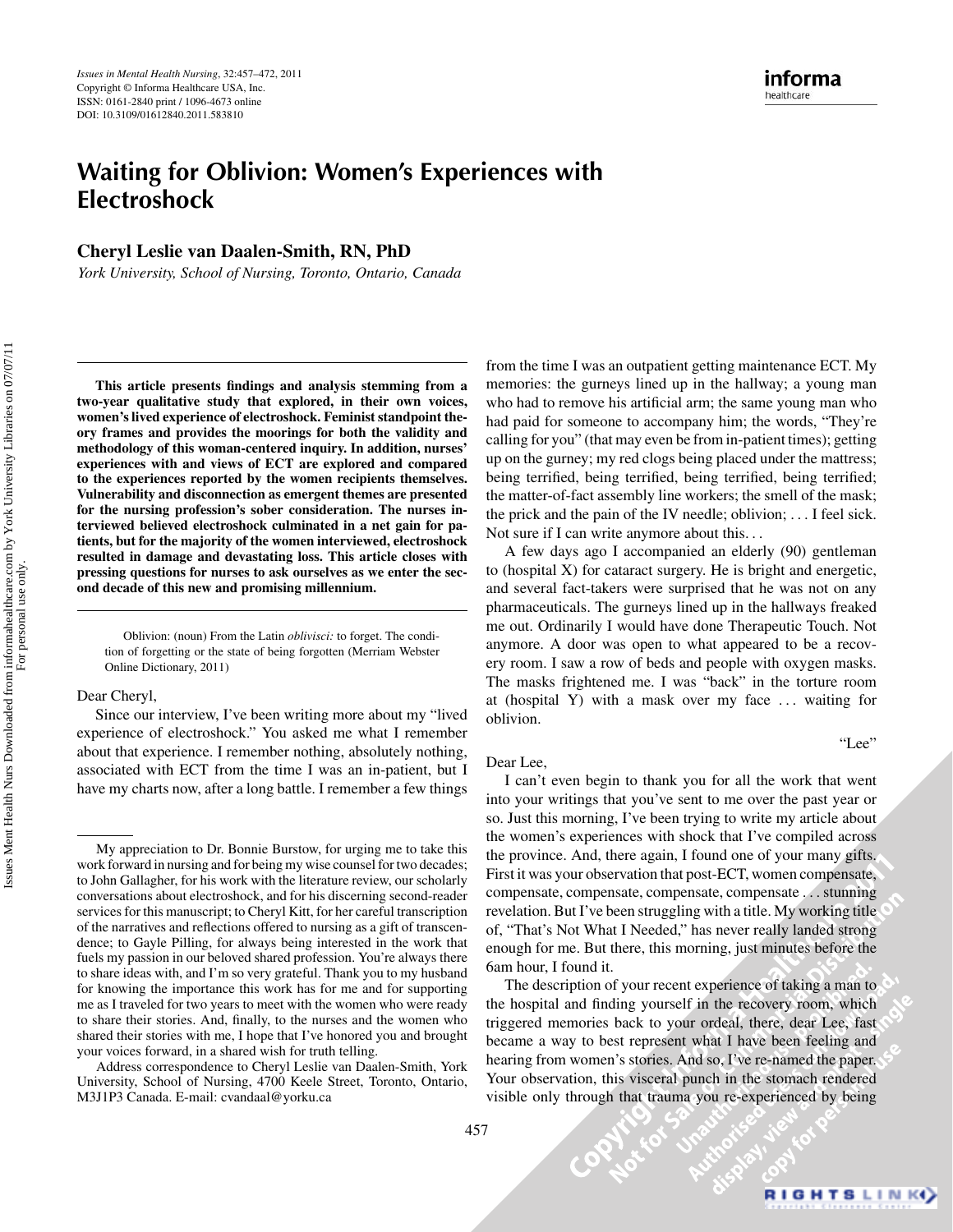"back in the torture room" is why I want to say a big thank you this morning.

And also a huge apology for bringing you back to this, by asking you to recount, to remember, and to tell. I'm sorry for the trauma that this has caused you. Again. Cheryl

#### **HOW I BECAME INTERESTED**

I remember hearing rumblings of an upcoming series of panel hearings, where individuals involved in the psychiatric system could give testimony about their experiences. And when I heard there would specifically be panels about electroshock, like many, I was surprised to hear of its currency. Upon invitation, I attended, as an RN, and bore witness to stirring first person accounts, where people, often for the first time, spoke without fear of retribution. Hands shook, voices broke, and many of the testifiers needed help to begin. Some spoke from notes, others spoke from their gut calling up images and instances which brought observers and other testifiers to tears. Some spoke with pain, others with emancipatory anger, and all of them, all of them, found community.

These hearings were historic, not because they were in Toronto or because the organizers booked City Hall as the weekend venue, but because those to whom the efforts of the psychiatric system were directed were asked to describe their experiences without any chance of judgment, interruption, devaluation, pathologization, or reprisal. Aside from preambles of self-deprecation—"I'm not a public speaker," or "You'll have to excuse me, I'm not very good at these sorts of things"—the testimonies of men and women who had received electroshock or were prescribed upwards of 20 to 30 medications, simultaneously or cumulatively, were un-apologetic.

While so many issues stood out for me, what most occupied my consciousness was the clear call to action for nursing. Every person who testified during those four days had many nurses with them throughout their journeys. And when it came to electroshock, it was the nurse who prepped, assessed, accompanied, monitored, and readied for discharge each and every person. Those nurses bore witness then and, by virtue of that privileged invitation to attend those hearings, so now had I.

It was this experience that compelled me to initiate this study. Aside from nursing school when I was assigned accompaniment and tongue depressor duties for an individual receiving shock in the 1980s, and another similar experience at a pediatric facility in early 2001, I have neither direct shock experience as a practitioner nor as a patient. I am an outsider. But maybe that's a good thing, for my intent is to re-start the vibrant discourse that was once present in nursing literature.

The path is the goal. If there's any possibility for enlightenment, it's right now, not at some future time. Now is the time. This very moment is the perfect teacher. —Pema Chodron (2000)

The intent of this paper is to present findings stemming from a 2-year pilot study that explored, in their own voices, women's lived experience of electroshock. In addition, nurses' experiences with and views of ECT are illuminated and discussed. Feminist standpoint theory frames and provides the moorings for both the validity and methodology of this inquiry. Emergent themes are identified and discussed, and this article closes with pressing questions for all of us to ask ourselves as we enter the second decade of this new millennium.

## **ELECTROSHOCK**

Electroshock, also known as Electroconvulsive Therapy or ECT is a psychiatric procedure that involves the passing of 100 to 190 volts of electricity through a patient's head in order to cause a convulsion or grand mal seizure (Breggin, 1997). Electroconvulsive therapy is usually prescribed for psychiatric diagnoses of major depression, bipolar disorder, mania, and some forms of schizophrenia (Gomez, 2004). The treatment can be performed either bilaterally or unilaterally, and a debate exists among psychiatrists as to which method is preferable (Fink & Taylor, 2007; Sackeim, 2007). The voltage used to induce a seizure varies with the age and sex of the patient. Unilateral ECT requires more current than bilateral. According to Breggin (1997), for the past four decades, people receiving shock have usually been given a general anesthetic, a very powerful muscle relaxant to prevent fractures, and oxygen because the muscle relaxant renders natural breathing impossible. According to Breggin (1997) these improvements, as argued by shock proponents, raises the seizure threshold, which then requires the voltage to increase in order to cause a sufficient seizure. A typical course of ECT is 6–12 treatments, administered 2–3 times a week (Gomez, 2004). Maintenance ECT is often prescribed after the initial course of treatment to prevent a relapse of depression. While the most commonly published side effect of ECT is memory loss, many shock recipients report other debilitating effects and are calling for a full and complete ban on its use (see for example, www.mindfreedom.org: Breggin, 1998; Service User Research Enterprise [SURE], 2002). Of additional concern is the fact that women and the elderly, particularly elder women have been the prime recipients of electroshock. In Canada and the US, approximately 70% of shock survivors are women, 45–50% are over 60 years old, and several are 80 years and older. In fact women receive electroshock two to three more times than men. Seventy-one percent of the patients given ECT in provincial psychiatric institutions are women, and regardless of setting 75% of the total electroshock procedures was administered to women (Ministry of Health, Ontario, 2002). Many theories about how ECT works have been proposed over the years; to date, none has been conclusively proven (Challiner & Griffiths, 2000).

# **GAPS IN THE NURSING LITERATURE**

Which side of the ECT debate an author or a nurse finds himor herself on is the product of many factors, including which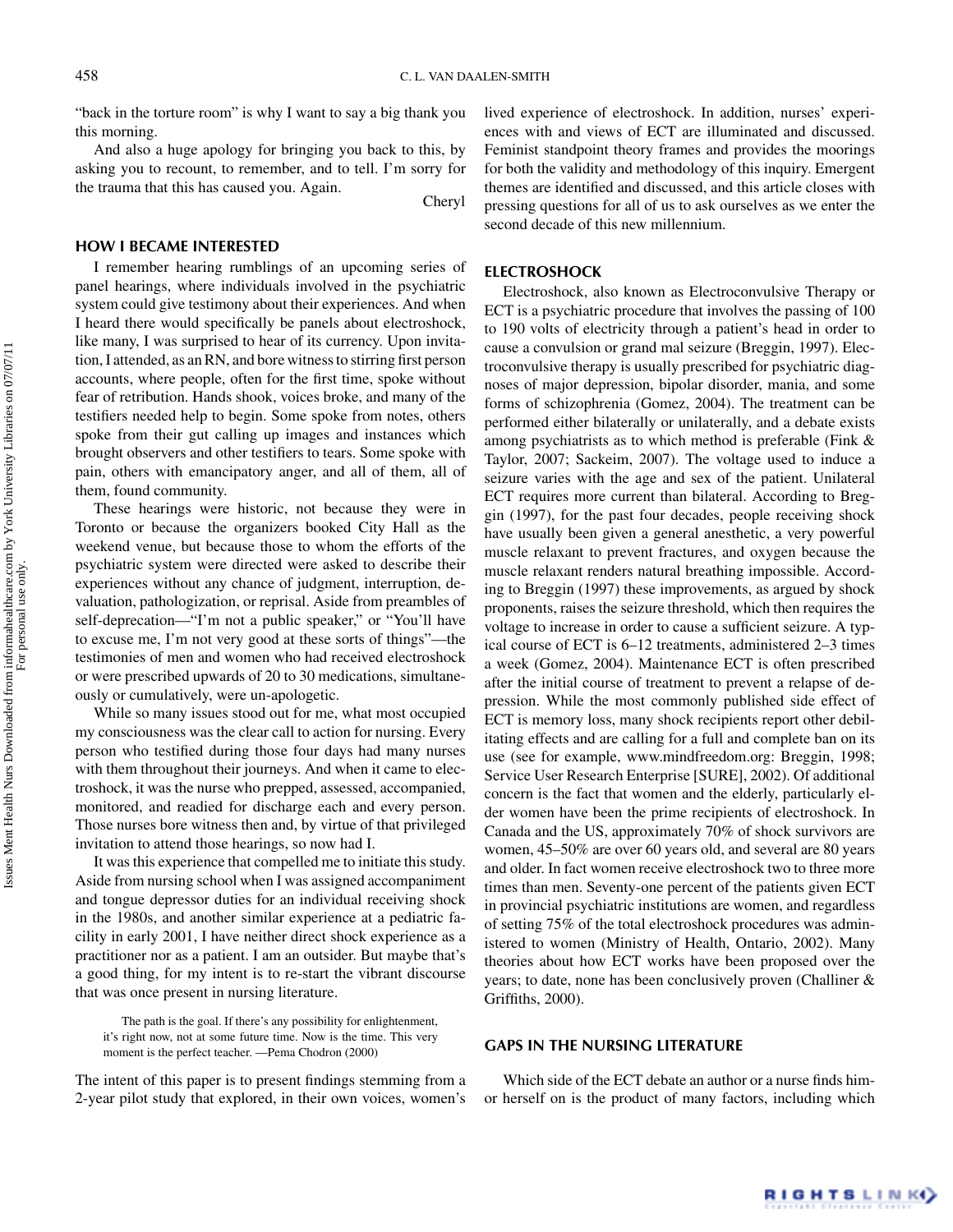side of the story of ECT he or she believes; whose perspective he or she trusts; and what one has witnessed in practice. However, a significant gap exists in what information and which perspectives are being given to nurses. Very often, only the pro-ECT arguments are given, only the pro-ECT research is cited, only the pro-ECT perspectives, themes, and ethics are given a voice. Negative accounts of ECT are rarely to be found, and the official reports of survivor groups and the anti-ECT lobby are not to be found at all. Obviously, this fact has implications for any nurse who is required to participate in the use of ECT.

There are other worrisome gaps and issues in the nursing literature on electroshock worth mentioning. I recently performed a review of the nursing literature regarding electroshock (van Daalen & Gallagher, 2011), which shed light on two important gaps. First, there was a dearth of research conducted by nursing that explored the lived experience of those who have undergone electroshock. Second, a pro-ECT bias emerged in the overall analysis of the literature, with most of the sources that nurse-authors quoted being from physicians who are shock proponents or from journals dedicated to promoting ECT.

The lack of first-person survivor testimony is particularly troubling for nursing practice, since nursing is best driven by patient choice and perspective and also since patients typically disagree with psychiatrists over the benefits of shock (Rose et al., 2003). When survivor testimony has been included in nursing journals, it paints a troubling picture. In a phenomenological study that asked patients to describe in their own words how ECT impacted the quality of their life, Smith et al. (2009) found that the decision to have electroshock was the product of severe mental anguish, the belief that ECT was a last resort, and blind trust in their doctor. After receiving electroshock, the study participants experienced side effects that were more severe than they had been led to expect. Electroshock caused a loss of independence, feelings of disheartenment, and the belief that these patients had not been clearly informed of the risks before being given shock. These findings are typical of survivor testimony (van Daalen-Smith & Gallagher, 2011).

Of course, these gaps are significant for nurses. Recent literature has addressed knowledge deficits among nurses (Uko-Ekpoyong, 2007; Munday, Deans, & Little, 2003), but this has focused on the how-to role nurses play during ECT, and the elimination of prejudice against ECT. As Gass (2008) found, nurses must adopt the role of "information giver," "persuader," and "supporter" before and during ECT. "Persuasion" means both giving (approved) information about electroshock and "backing up" offers of ECT from the psychiatrist (Gass, 2008, p. 194); nurses are instrumental in "selling ECT" (Gass, 2008, p. 194). He found nurses have three strategies available to them when dealing with patients; being "engaged," (actively empathizing with the patient); being "present" (focused on the treatment process as opposed to the patient's own experience); or being

"detached" (i.e., disengaged, inert, and unresponsive to the verbal and nonverbal cues coming from the patient) (p. 199). Gass concludes that being present best allows nurses to perform their duties during ECT (being engaged makes it stressful for nurses when they are expected to coerce the patient into accepting treatment); however, his focus is on how well these relational models serve nurses, and how well they serve the electroshock process; he does not investigate the consequences for the patients themselves. Such an oversight is all too common in nursing literature.

Outside of survivor testimony, there has been little scholarly nursing attention paid to the lived experiences of survivors, both before and after their association within the psychiatric system. Few authors seem to regard the question of why patients are in distress as significant for nurses (Burke, 2003b, is a notable exception). This raises troubling implications when we consider that many patients (particularly women and the elderly) have social reasons for depression that have nothing to do with mental illness (Burke, 2003b). Most ECT studies fail to adequately track the progress of their patients once they have completed ECT (Tielkes, Comijs, Verwijk, & Stek, 2008). Taken together, these gaps may be limiting nurses' full understanding of the role electroshock will play in the lives of their patients, and in the role they will have as proponents (and purveyors) of shock.

In a recent and promising study, Smith, Vogler, Zarrouf, Sheaves, and Jesse (2009) explored and documented the struggles and ethics involved in patients' lived experience of the decision-making process and what they term the "aftermath" of this procedure. Smith et al's interest was in the quality of life of individuals after receiving ECT. And so an opportunity exists for all of us. Smith et al. (2009) has led the way and opened the door for further phenomenological research in nursing regarding the lived experience of those receiving electroshock. Further, a more balanced representation of electroshock's controversial nature, impact, and outcome is crucial if nursing and nurses are to be the patient advocates we are called to be.

## **OVERVIEW OF THE STUDY**

This article reports on a two-year study that explored seven women's lived experiences of electroshock, with an emphasis on its impact on their present health status and quality of life. Additionally, the women reflect upon the role that nursing played within their experience of receiving electroshock. Finally, the practice reflections of 15 nurses involved with ECT are explored. An in-depth review of nursing literature regarding ECT provides further evidence of the need for a study specifically exploring women's experiences. The goals of the research project included:

- 1. To initiate research that will empower participants to voice their experiences in a climate of safety, respect, and affirmation
- 2. To explore women's lived experience of ECT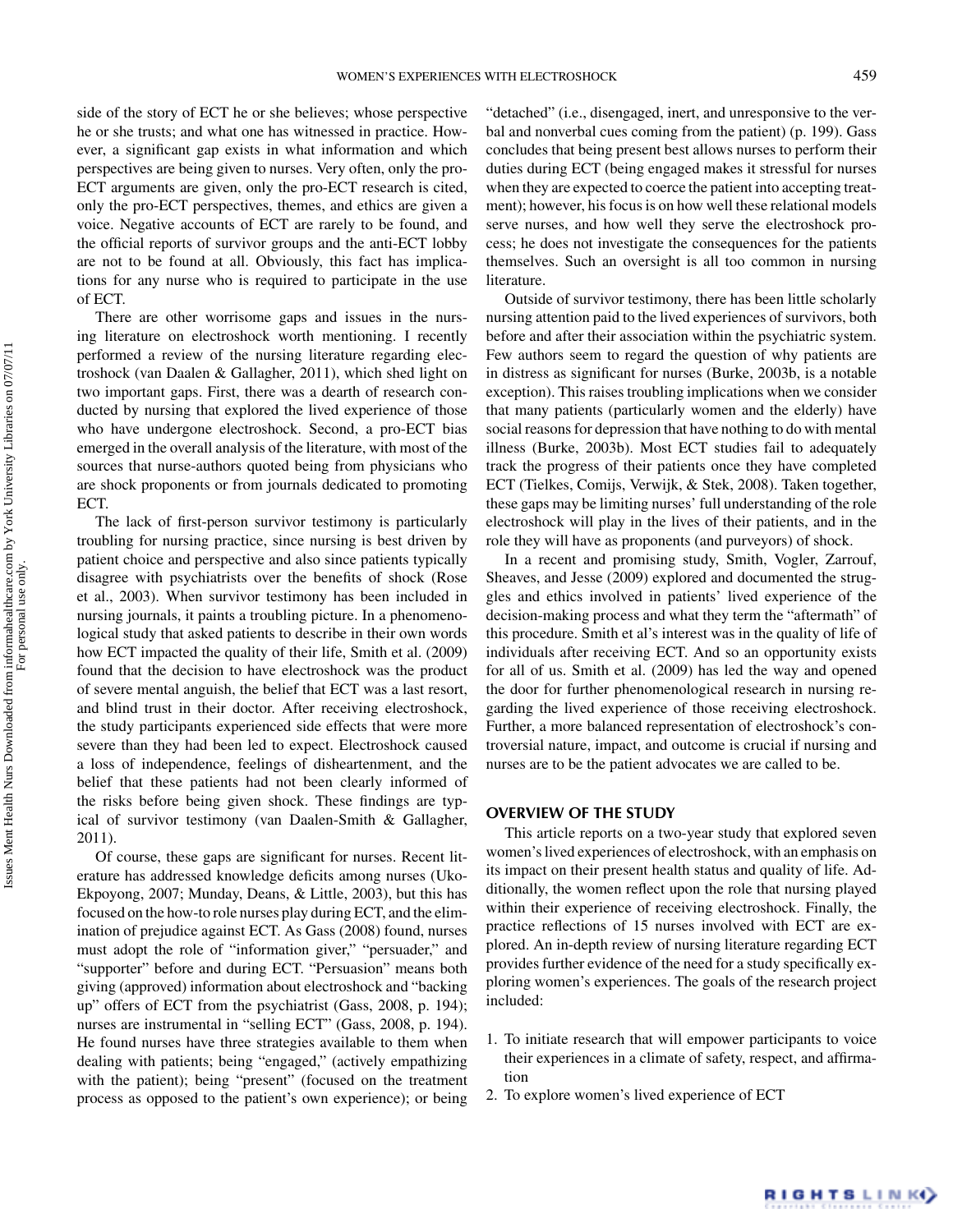- 3. To highlight and articulate common themes across their experiences
- 4. To explore the experiences of Registered Nurses who participate in the administration of ECT
- 5. To explore the perceptions of Registered Nurses regarding the use, value, and impact of ECT
- 6. To promote awareness within nursing regarding women's lived experience of ECT
- 7. To disseminate these findings in a peer reviewed nursing journal and in a professional nursing conference

#### **Methodology**

This study was qualitative in nature: Its triangulated structure of literature review; focus groups; interviews with nurses and with seven women on a one-to-one basis, is well substantiated. The study's epistemology and methodology stem from Feminist Standpoint Theory, as outlined by Smith (1997). The standpoint in question is of women who have experienced electroshock. Feminist Standpoint Theory begins with the individuals who are living the life or phenomenon in question: In this case, women who have received electroshock. "Women's standpoint as a method commits us to beginning in the local historical actualities of one's experience, and as such makes ruling relations visible from a standpoint located in an embodied subject situated in the everyday/every night actualities of her own life" (Smith, 1997, pp. 128–129). Standpoint theory highly values lived experience and validates it as a legitimate source of knowledge. As Burstow (2006a) and Smith (1987) remind us, a researcher involved in such a style of research is not neutral but, instead, is directed by the standpoint. The testimony of the women who agreed to sit with me and tell me their story is viewed as truthful, valid, and valuable.

The constant-comparison method of qualitative data analysis was employed, whereby codes, themes, and proposed relationships between data are proposed (Lincoln & Guba, 1985). The data were divided into manageable portions called bibbits and were then coded to identify themes (Chenitz & Swanson, 1986). Periodic check-ins with the participants occurred during the process of data analysis. Rooted in the principles of feminist emancipatory research, semi-structured interviews were conducted, all of which were recorded on digital voice recorder. The women were asked to talk about their experiences with ECT, discuss what the health impact of electroshock has been on their lives, and to reflect on the role of nursing. The women were free to add anything else they wished to share. Specifically, the main question and follow up probes included:

Tell me about your experience with ECT?

- 1. What is life like for you now?
- 2. What was life like for you prior to ECT?
- 3. What do you know about ECT? What were you told?
- 4. Through what series of events did you find yourself experiencing ECT?
- 5. What was your experience with ECT? What are your thoughts about it?
- 6. What roles, if any, did nurses play in your experience with ECT?
- 7. What do you want nursing to know regarding women's experiences with ECT?

#### **Participants**

The study included 7 English-speaking women and 15 registered nurses. Their lived experiences of receiving or caring for individuals receiving electroshock formed the basis for the findings, discussion, and recommendations in this qualitative study. The seven participants ranged in age from 44–65 and all but one were white. Participants were recruited through posters hung at ECT clinics, and then through word of mouth of practitioners or confirmed participants. The distributed posters were first cleared by the respective managers of ECT clinics in Ontario, Canada. News of the study spread, and participants came from two other provinces (Alberta and Saskatchewan) as well. All potential participants received a letter of information and a consent letter. Further, verbal consent was sought in addition to written consent. After informed consent was obtained, a mutually agreeable time and location was chosen for individual interviews. Focus groups with nurses were arranged by managers overseeing psychiatric nursing units, and were granted after interviewing the researcher and reviewing all letters of information and letters of consent. Many women contacted the researcher, but were worried about confidentiality. Despite having completed their electroshock, some still feared reprisal, and declined to participate. Approval for the study was obtained from the York University Research Ethics Review Panel.

#### **FINDINGS**

### **ECT Patients in this Study**

It's often been said that everyone has a story. This holds true regarding the pathways that the seven women in this study took to their electroshock treatments. While two of the women interviewed for this study were in the middle of their experience with electroshock, the five remaining self-defined as "shock survivors." Five of the seven women received unilateral electroshock; one received both types, and one was the recipient of bilateral electroshock. Their stories follow.

#### *Ruth*

Ruth is a 47-year-old white woman living in Northern Ontario. When I met her, she was in the middle of a series of shock treatments but was unsure if she'd had four or six. Her mouth was very dry and she was quite weak. She explained that despite significant opposition by friends and family to her having electroshock, she herself agreed to it. In addition, Ruth explained that she'd had shock in the past for long-standing depression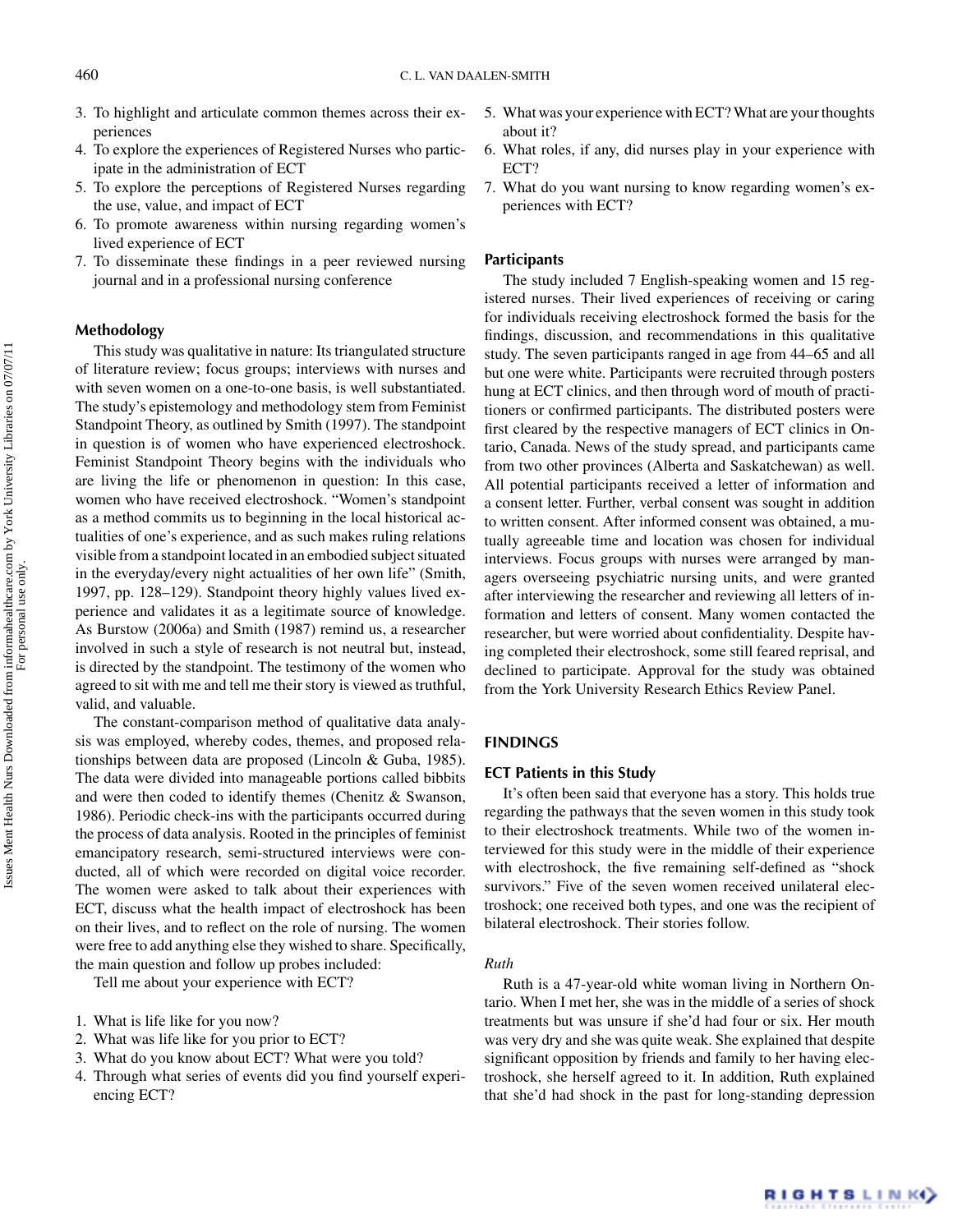but "became very manic" and signed herself out after five treatments. Ruth asked if I would observe her treatment the next day.

## *Sandra*

Sandra is a 44- year-old French Canadian and Metis woman living in Northern Ontario. Like Ruth, Sandra had experienced depression since childhood and because a myriad of medication combinations didn't work, shock was suggested and agreed to "as a last resort." She had received six treatments and stated her mood seemed to be better. She explained that she felt like she was taking a risk doing shock "because nobody knows what the end result will be. But I have suffered from depression for probably close to 30 years, so I'll try anything to feel better."

#### *Linda*

Linda, is a 52-year-old white woman living in Southern Ontario who, as a young 28-year old mother, working two jobs at the time, was overwhelmed. She went to her family doctor explaining how she was feeling and what life was like for her. Her marriage was rocky, she was tired, and she wanted support. The doctor said she needed to be admitted "for a rest," and within 48 hours Linda was prescribed more than eight strong drugs and within two weeks was prescribed electroshock. She was given ECT 18 times in six weeks as an inpatient. Linda explained that she was not depressed or suicidal. She was overwhelmed with a 3- and a 6-year-old and an uncertain future. She asked for help and told me "ECT? That's not what I needed."

#### *Celeste*

Celeste is a 54-year-old white woman living in Eastern Ontario. She describes herself as disabled. Celeste described having a history of sexual abuse at the age of four and physical and mental abuse at home until she was 17. When she disclosed to a school psychologist that she was being abused at home, it was suggested that she go to the local emergency department "to be assessed." "That started my psychiatric career," Celeste explained. She eventually left home and was homeless, but still managed to make some of her Grade 12 classes. Celeste was prescribed countless drugs, but was promptly put in a locked psychiatric unit and was told if she didn't take the shock, she'd "never get out." Despite refusing countless times, including in the OR, Celeste's parents consented to her receiving ECT. She called it forced torture, saying, "I had already been abused. Now one of my abusers got the right to consent to more of it."

#### *Fran*

Fran is a 53-year-old white woman living in rural Canada, who upon consulting her family doctor for a throat infection expecting antibiotics, was prescribed Prozac. She had a fever and pain and she recalls "two tears" falling down her face. As a result of those two tears she wasn't prescribed antibiotics, but a "new drug." For the next ten days she didn't eat or sleep and felt "just awful." She was promptly diagnosed with bipolar depression and was admitted for what ended up being a 14 month stay on a psychiatric unit, acquiring over 30 different DSM diagnoses and receiving 43 shock treatments. She knows this, as she obtained her chart after a lengthy battle with the hospital regarding her right to review her own medical records.

#### *Lee*

For as long as Lee, 65 years old, could remember, she had difficulty sleeping and had been prescribed Ativan. After the devastating death of her mother, her insomnia worsened and she was prescribed a myriad of "Benzos" upon which the grip of debilitating anxiety took hold. The insomnia worsened due to the anxiety caused by the medications and the starting and abrupt stopping of many of them. First diagnosed with depression and then Bipolar disorder, Lee was eventually diagnosed with a litany of other psychiatric disorders—all of which were accompanied with new medication cocktails. Lee, too, knows this from having reviewed her medical charts. She told me she "was medicated to insanity," and was "so frenzied, I could no longer function." Despite refusing ECT, doctors convinced her husband it was her last resort. She received 25 treatments.

#### *Cathy*

Shortly after her fortieth birthday, Cathy told her family doctor that she experienced severe depression the day before her period every month, and asked if that was normal. She was diagnosed with premenstrual dysphoric disorder. Several meds were prescribed. Her mood worsened significantly, and she was told that meds "no longer would help [her] condition." She received 13 outpatient electroshock treatments. Subsequently, EEGs revealed and led to diagnoses of organic brain syndrome and dementia. Cathy was no longer able to work, and reported losing most of a 15–20 year period of her life.

## **First-Person Accounts from the Women in the Study**

I was 17 years old when I ran away from my middle-class home after many years of physical and psychological abuse. During an 18-year period, I was hospitalized 20 times in five different hospitals and given seven different psychiatric diagnoses. At [XXX] Psychiatric Hospital, I was forcibly electroshocked five times and tried to resist. My heart stopped on the fifth shock, and I now suffer from "permanent memory loss."

At first, I was prescribed the antidepressant [medication X]. The drug triggered a manic episode, which lasted six to eight months, and eviction. I "crashed dramatically" and attempted suicide. I was never the same after that drug. As an outpatient at [an] Institute of Psychiatry, I was talked into and underwent 38 bilateral shock treatments in two months. The shocks caused severe memory loss and intellectual disabilities. And now, I can't recall any experiences before that time. My life as I knew it has been wiped out for me by ECT. *...* I don't know who I am.

After 14 months of being inside the psychiatric unit, I returned home to a family I had no memory of. I didn't know how to be a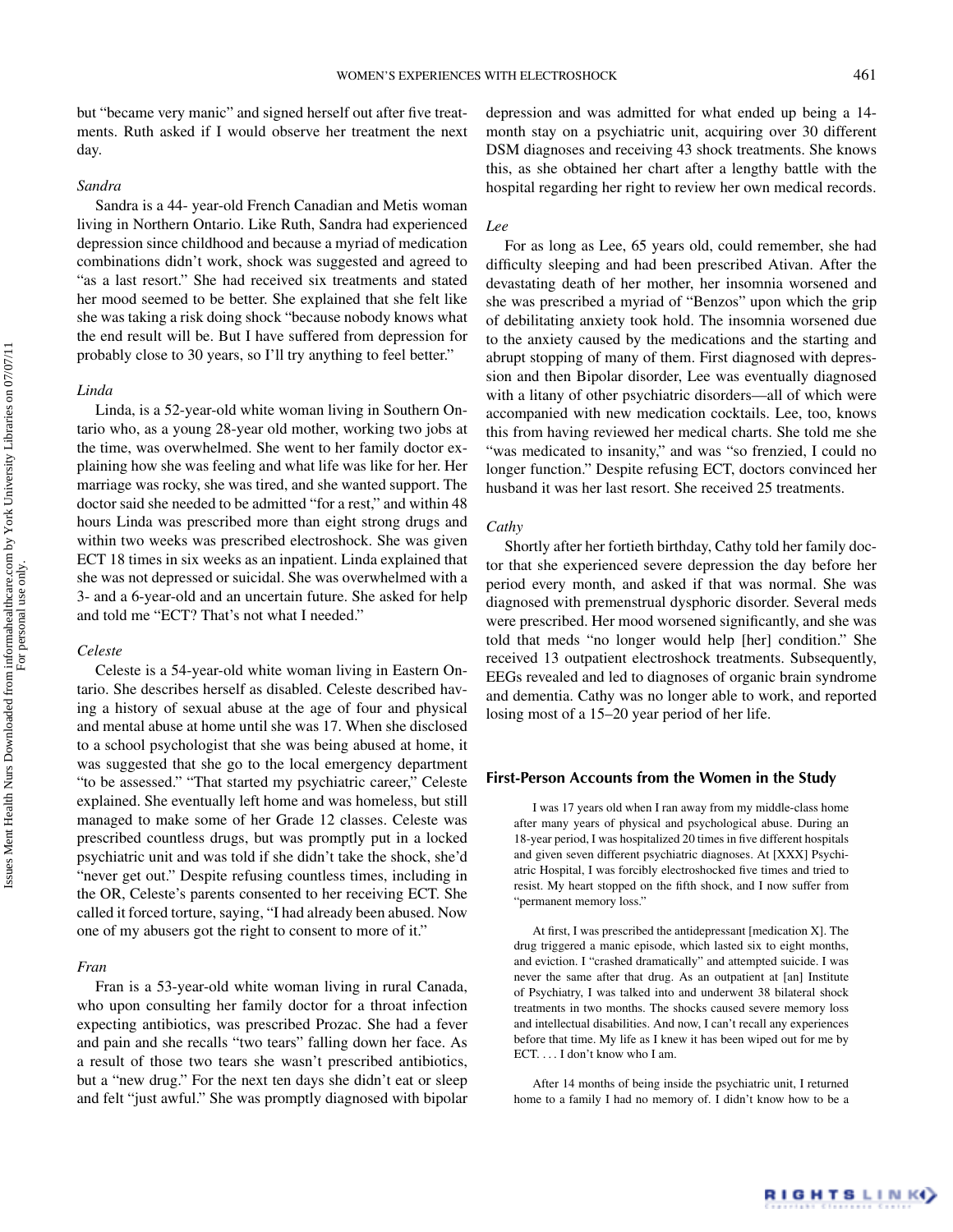mother to my young sons or a wife for my husband. I had to learn my name, how to speak, do up buttons, brush my teeth, and so on. I didn't even recognize my own parents, sisters, and brothers. My social work career and law aspirations vanished.

Psychiatric treatment has taken a tremendous toll on my life. I would very much like to put the entire experience of being locked up and drugged and shocked behind me and move forward with my life, but it's been 14 years, and so far I haven't been able to. ECT destroyed brain cells filled with memory. During my first ECT seizure my kneecap dislocated. The needle which held the muscle relaxant drug "slipped" out of my arm. The kneecap was surgically removed. One of my heart valves was permanently damaged and a recent head CT scan revealed irregularities.

#### **Life Now for Women in the Study**

I don't know whether it's worse not to have had a life because you had ECT, or to have had a life and not remember it because you had ECT. (Cathy)

Whether the women were currently receiving shock or had it in the past dictated how they were doing. In the present, two of the women were in the midst of their ECT series and described life as "on hold" and "hopeful." One woman spoke of the anxiety and discomfort on the day of her treatments and mentioned the judgment she was enduring from her family members, friends, and family doctor. Both of these women explained being desperate and deciding to put their trust in their doctor, their nurses, and the system. One of the women (Sandra) explained that she gets flashbacks following the ECT.

After I go home after the ECT, I'm wiped out. Through the days to follow I have weird flashbacks of memory things: memories from the morning of my ECT to my childhood. It's very strange. It's very real like it's happening right then. But, it's disturbing because I can't hold on to the memory. It kind of floats by.

Ruth explained feeling lighter for a while: "For a few weeks I feel lighter. I feel like I have nothing to worry about."

The remaining women interviewed were post-ECT and were all experiencing what they described as debilitating side effects. Celeste explained that severe memory problems prevent her from holding down a job. She's been diagnosed as learning disabled and has not been able to complete any attempts at schooling.

I am poor and I live on a disability pension. ECT and all the drugs have cheated me of a life. You can't get a good job without a good education. You can't learn [or work] if you can't remember. I might live in sheer poverty but that doesn't stop me from being honest and vocal about ECT.

Linda explains that she feels as though a part of her has been taken away. She doesn't really know who she is, but keeps trying to put one foot in front of another. Her daughter reminds her of who she is, and helps her to press on.

The deep emotions that were a part of me have disappeared. Lost somewhere. My life is as if I'm looking through a window watching the activity going on inside and trying to be a part of that, but never being able to truly connect. My life now? I'm going through the motions.

Lee echoes Linda, stating that her "life is that of joyless striving. *...* I compensate. I compensate. I compensate. I compensate. I compensate." Lee goes on to say:

What is life like for me right now? Right now I'm sitting at my desk and both legs are tremoring. My big toe is twitching. It's been twitching ever since. I have a low-grade headache most of the time. I sleep 4 1/2 to 5 hours a night. It is not enough. I have had several dental problems, cracked fillings, chips off tooth corners. Coincidental? Most of my old friends are gone. I feel betrayed. They disappeared when they saw me tremoring and spasming and muttering after 25 shock treatments. I am overwhelmed. I work nonstop. I don't want to think. I am not living. I am enduring. I have a life of joyless striving.

Other common descriptions of what these women's lives are like now included complaints of constant headaches, body complaints, memory problems, problems with coordination, difficulty thinking and processing information, weight gain, sleep disturbance, unemployment, loss of family, loss of friends, and loss of self. Fran's response to this question put a different spin on things. Although stating that she "lost everything," she also says ECT gave her a unique opportunity. She tells me she's an optimist.

In the process of ECT, I lost everything. I was therefore forced to create/invent a new life. It still boggles my mind some days to know that this memory loss occurred as a result of brain damage purposely done by doctors in the name of helping me. I lost my memory of my family, lost my career, and lost a kneecap. But I got to decide on my values, morals, rather than inherit them.

#### **Life Before ECT for Women in the Study**

After all I've read, after all I've heard, and after all my careful preparations, that I, a highly reflective nurse and researcher still asked these women to remember what their life was like before shock treatment is incomprehensible. How could I ask this question, knowing that memory loss is the key adverse effect of shock? Even though I wanted to know what led up to their experience of electroshock, I knew better than that. And reading and listening to their answers drove home this key learning moment.

I can't speak a whole bunch about this since I don't remember. My life sounds, by all accounts, to have been going quite well. I was a social worker. I had good health and a really good brain. (Fran)

I don't remember much. ECT erased 20 years or more of my life. I do have journals though. I have a box of cards and thank you notes. I try, but I just can't recreate who I am. I just don't know. I was and am married. I have photographs. (Lee)

RIGHTS LINKO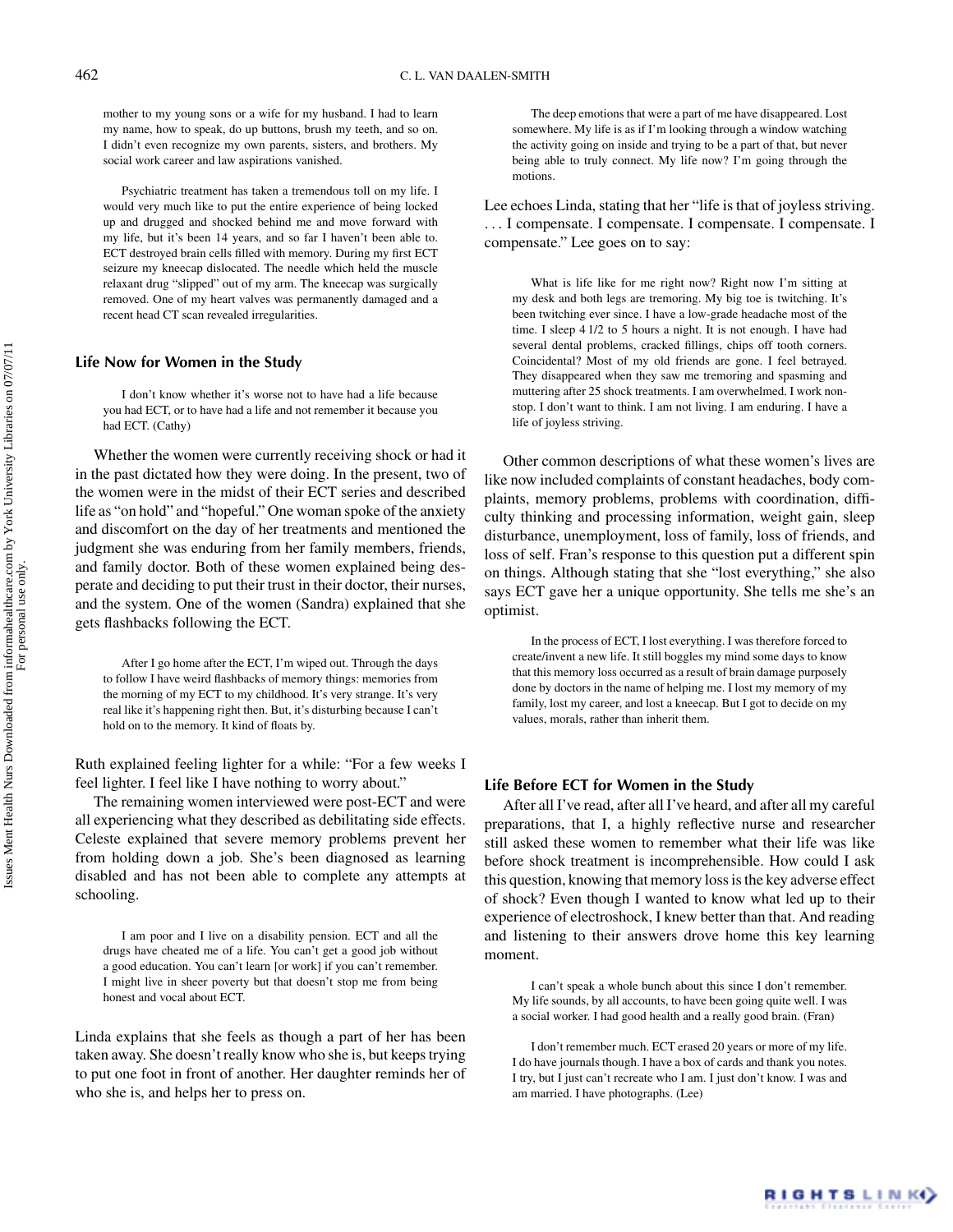#### **"Don't Worry": What the Women were Told about ECT**

They told me it would cure my depression. No one cared why I was depressed. (Celeste)

Every health care professional associated with psychiatry with whom the women were involved either believed that ECT was a good thing, a necessary thing, or didn't acknowledge if they didn't. All agreed, except for some of the ward nurses. Lee recalls some of the psych unit nurses "being horrified at what I was having to endure." Some of the women explained that they became so incapacitated by the drugs given to them upon admission and throughout their hospitalization, that they were no longer able to adequately comprehend anything explained to them. Lee's husband was told that ECT was the "only solution." Most of the women asked no questions when told they needed ECT; they "put their trust in the doctor." Most also explained being in no state to be able to ask questions or argue. The common thing all the women were told about ECT was that their individual situation was what warranted it, that they needed it if they ever hoped to be better, and that medications "don't seem to work for them." They all were convinced that if the medications had worked on them, then they'd not need ECT. Some internalized this as a further signal that something was wrong with them.

The two women who were in the middle of their ECT series at the time of their interviews, explained being shown a patient information video on electroshock. It was produced, funded, and distributed by the manufacturer of the shock machines being used in that particular hospital. As well, they remember being told that people with a similar diagnosis and similar system responded well to ECT. One woman stated that she was told, "I was a good candidate and that it would only augment the antidepressants that I was on." Some participants were told the "theories about it and that there might be some short-term memory loss which would come back." Two other women, when asked what they were told about ECT, couldn't remember. I asked Ruth if she was aware of any risks associated with ECT and she replied, "I really don't know."

I reluctantly agreed to this procedure being ignorant about the risks and it is something that I have consciously chosen to do. To not think about what I don't know. (Ruth)

Celeste was told that she had to have ECT, and was told: "Celeste, you are getting depressed and the pills aren't working so I am going to give you ECT." She remembers asking her psychiatrist what it was and was told what would happen procedurally:

I was distraught to hear what Dr. [X] had just told me. To put electricity through my brain, I thought would be like frying an egg, and that would damage my brain. I was only 17 years old, but somehow I was bright enough to know that you don't fool around with Mother Nature, especially a complicated organ like the brain.

Celeste explained that she was told it was safe and was told that any memory loss would be only short-term. "Don't worry," she was told. All seven women recall their families also being told not to worry.

My husband believed what they told him—that ECT was the last resort, that there would only be some minimal and temporary memory loss. Nothing else. It was a soft sell. But they lied. They lied by omission. (Lee)

## **The Women's Experience with ECT**

These treatments were handled like an assembly line, with a row of gurneys ready in the hallway. I shook from terror as I looked at the matter-of-fact faces above me. I thought I was going to die. Then, as the anesthetic hit—merciful oblivion. (Lee)

By far, asking the women about their actual experience with ECT, was the most difficult question. Some knew they had forgotten pieces of this time period and that this (in certain eyes) diminished their validity as historians. But what they were able to recount was difficult to tell and difficult to hear. Three of the women successfully fought to get access to their full medical records. I'll never forget the day one of the women read to me from her chart and sobbed at the barrage of negative notations branding her as "non-compliant," "hysterical," or "attention seeking," among other, more harsh, notations.

One woman described how she experienced a dislocation of her kneecap during one of her ECT seizures and that she was told that the needle that held the muscle relaxant "slipped out of my arm." She explained that as a result of the kneecap injury and lack of repair, she continues to have debilitating pain and mobility problems to this day. One of the women who was in the middle of her ECT series described being hopeful. She wasn't, however, able to tell me how many treatments she'd had.

I'm becoming very aware of how ignorant I am on the whole subject. I know it works. I feel more positive for a few weeks. Then I come and get "topped up." (Ruth)

For the women in the midst of treatment, their experience was one of hopeful desperation—of blind, yet powerful, trust and faith in systems that promised to help. Their nurses were their supports and their doctors their partners in health. But for the women whose experiences were in the not-so-distant past, their reflections were peppered with distrust, dissatisfaction, coercion, denial of voice, and of un-met needs. They felt damaged by the experience and said they were worse off for having had shock.

They man-handled me, grabbed me, and forced me into the ECT room. The room was small, white, and there was a metal box with wires hanging out of it. There was a rubber head strap and a needle. I yelled, fought, and pleaded for help. No one came to my rescue. (Celeste)

One woman likened the experience to that of "an assembly line" where things would go more smoothly if she was quiet, didn't resist, and just "surrendered." The women felt that if they wanted to get better or get out of a given psychiatric facility, then they were to accept the ECT. Fran pleaded with her physician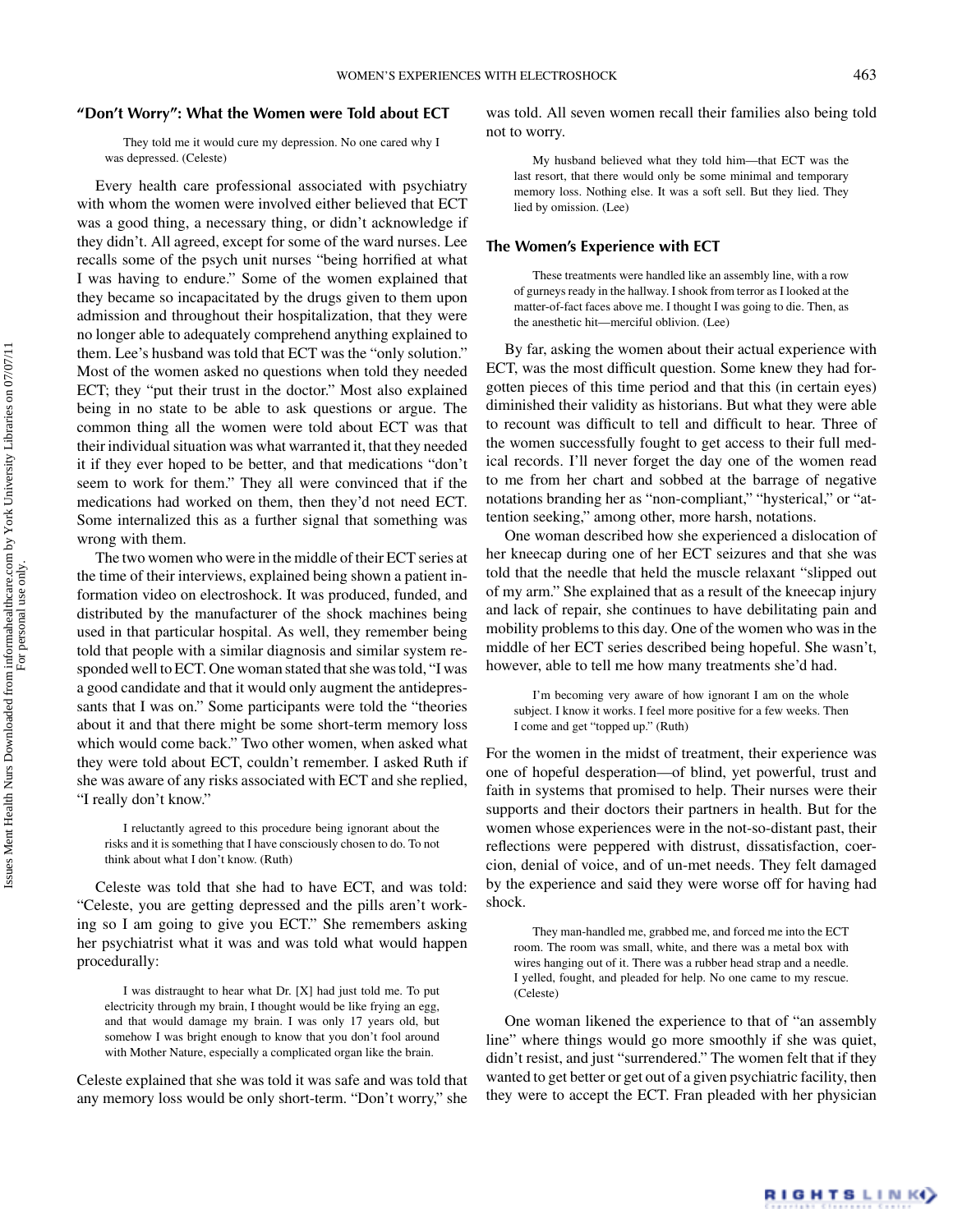to stop because the "shock was making me forget everything and everybody I was supposed to know." According to Fran, her doctor responded, "What difference does it make?"

I remember being in that room. They put me on my back, put a rubber thing around my head. In the hall and in the room, I told everyone: "I don't want this." The machine was on my left. And then straps on my arms and then a needle. I remember the look of the electrodes. They zapped my brain without my consent. And on my fifth time my heart stopped. My dad was told and that is the only reason I didn't have to undergo any more. (Celeste)

The gurneys lined up in the hallway; a young man who had to remove his artificial arm but had no one to give it to. I remember the words, "They're calling for you," *...* getting up on the gurney; my red clogs being placed under the mattress; being terrified, being terrified, being terrified; the matter-of-fact assembly line workers; the smell of the mask; the prick of the needle; *...* waking up with blood in my mouth unable to care for myself for a full day, at least. (Lee)

# **Far Away Eyes: The Role of Nursing as Seen by the Women in the Study**

In recognition of nursing's consistent presence in all aspects of the ECT experience, it was important to invite the women to reflect upon the role nursing played. I met several nurses during the two years I spent researching women's lived experiences of electroshock. And while those findings are discussed a bit later in this article, I will say that, in general, their dedication to the well-being and recovery of patients in their care was palpable. Although some nurses were not able to explain how ECT worked, "just that it did," others were more closely affiliated with ECT through community-based outpatient clinics and were pleased to discuss their training and knowledge in the area. When I left those nurses, so moved by their exemplary professionalism and deep dedication to quality of life for their patients, I knew what I've always known: No nurse wants to participate in any procedure that is harmful in any way. I knew that what was central to their practice was congruent with what the women themselves had been telling me: safety, efficacy, dignity, quality of life, wholeness. And so I asked the women in the study about the role nurses played in their experience of ECT.

The two women currently receiving ECT as outpatients, experienced their nurses as key supports and educators: "They answer my questions, reassure me, and explain what will happen on the day of my treatment." Both women stated that the nurses in the hospital monitored their physical status, and their outpatient nurses were there as well.

Fran's experience with nurses was different and quite negative. She didn't feel any degree of support from them and explained circumstances where she asked for Tylenol after ECT and was yelled at for "asking for attention" and "focusing on yourself and your symptoms." She remembers that it was nurses who would "punish" her, and "take away privileges" like cigarettes, using the phone, walking outside, or getting out of her hospital gown. Celeste remembers the nurses "threatening" her that if she didn't take her medicine or take her shock treatment, that they'd "have to tell the psychiatrist" and she'd "never get out of here." She added, "They'd say, 'If you don't take your medications, Celeste, we'll have to give you a needle."'

Celeste, Fran, and Lee recalled many of the hospital nurses as being detached, cold, distant, and almost, at times, seemingly less than apathetic. Lee remembers looking at her nurses, whose faces were "matter of fact," and noticing that they would look away from the gurney "with far away eyes." In Fran's words, "The nurses were there, but not really. Very cold, cold stares, just doing their job and listening to the psychiatrist's instructions."

Many of the women commented on being treated with little respect by nurses on the inpatient unit:

I didn't like the nurses talking to me like I was an idiot *...* as if I was below them, or that I was mentally retarded. And even if I was, I'm sure I wouldn't have liked it still. They were disrespectful always. (Celeste)

Some of the women commented on the little power nursing seemed to have in the hospital and wondered if nursing could really change the way things were. One example of this is Fran, who said, "To the psychiatrists, they were just women, just like me. What could they do, really?" Celeste, likewise made this point:

Some of them would listen to me but in that oppressive system, there wasn't much that they could do. They had to give me the pills that the doctor prescribed. They had to tell me to take them. I bet they had to force me into the shock room, too. It was their job, you know?

Fran remembers some of her nurses, during her long hospitalization, being concerned about the impact of the medication she was taking, the hospitalization, and the electroshock.

There were nurses who were horrified at what was happening to me. *...* the deterioration of my health, personality, life. I've been told that two nurses quit during or shortly after my experience because they could no longer stand by. (Fran)

#### **Loss: The Impact of ECT on the Women in the Study**

I miss the person that got away from me. (Linda)

The two women, Ruth and Sandra, currently receiving ECT remained hopeful that their years of depression where "medication didn't help," or "made me feel far worse," would be lifted. Indeed they both felt different for a few weeks after their procedure: "lighter," and "more like me," although "numb" and "forgetful" were also included as descriptors. Ruth and Sandra couldn't describe anything more than this, considering where they were in their particular journey.

The women who were post-ECT unanimously felt that the impact of ECT on their cognitive abilities was devastating. This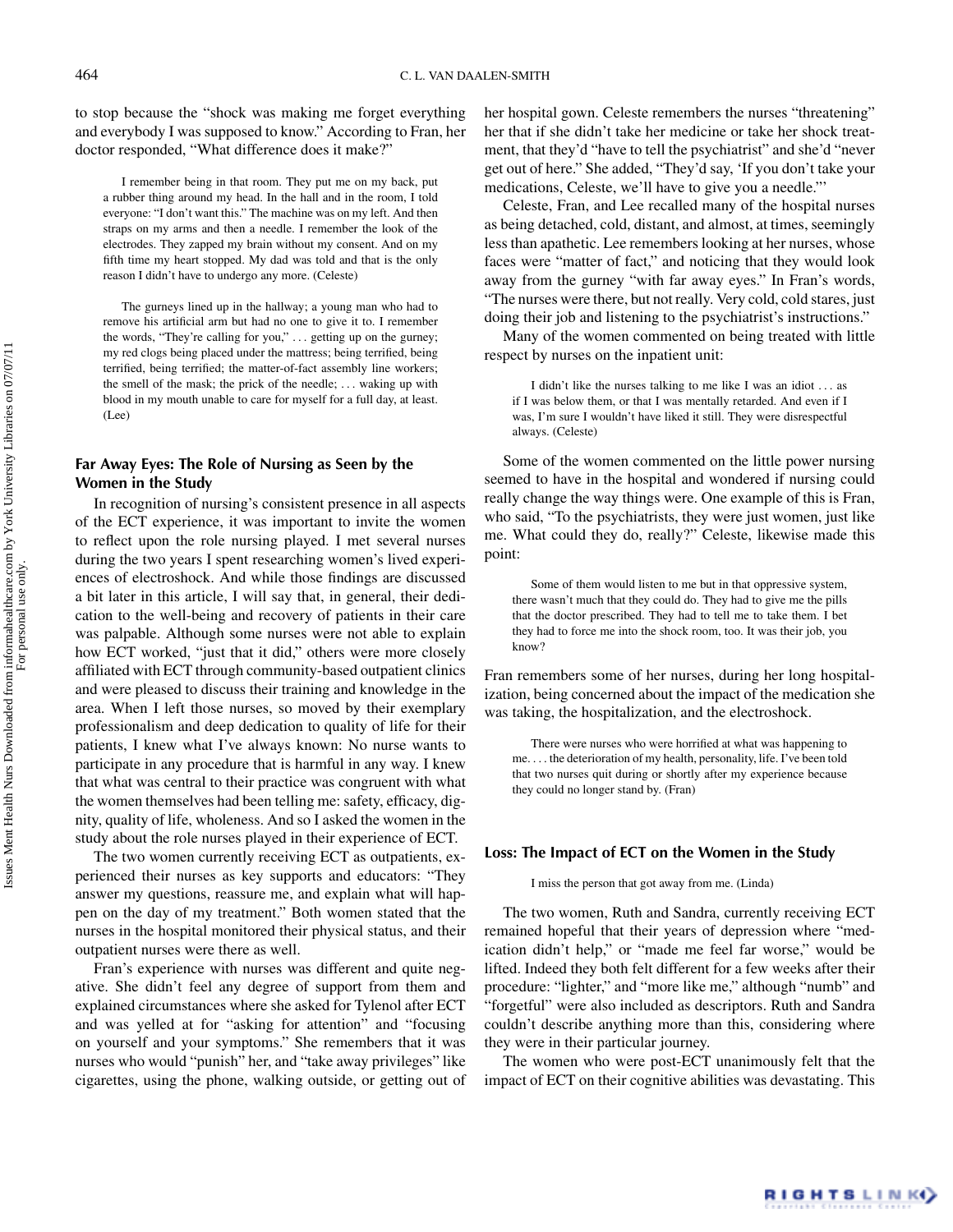| TABLE 1                          |
|----------------------------------|
| Reported Impacts of Electroshock |

| Diffuse encephalopathy                       | Forgetfulness (safety risk)             |
|----------------------------------------------|-----------------------------------------|
| Dementia                                     | <b>Erased</b> education                 |
| Limbic involvement                           | Loss of friends                         |
| Confusion                                    | Unemployed/unemployable                 |
| Disorientation                               | Unable to complete tasks                |
| Decreased emotion                            | Unable to complete schooling/courses    |
| Changed personality                          | Low attention span                      |
| Don't recognize people who know them         | Get lost in house/neighborhood/plaza    |
| Significant short-term memory loss           | Apathy                                  |
| Weight gain                                  | Flashbacks                              |
| Poor coordination                            | Embarrassment                           |
| Unable to manage household tasks             | Labeled                                 |
| Unable to schedule things                    | Stigmatized                             |
| Unable to remember or keep appointments      | Learning disability                     |
| Disorganization in life and surroundings     | Poverty/living on disability            |
| Living in fear it will happen again          | Loss of imagination                     |
| Stunted creativity                           | Numbing of emotions                     |
| Back problems                                | Shyness                                 |
| Joint problems                               | Forgets things from one day to the next |
| Forced to re-learn how to dress, brush teeth | Amnesia                                 |
| Barely know children/husband/family          | Memory disability                       |
| Not believed/seen as credible                | Can't think the way I used to           |
| Written off/categorized/demoralized          | Forget what read almost immediately     |
| Feeling paranoid                             | Headaches                               |
| Cracked teeth/dental problems                | <b>Tremors</b>                          |
| Constantly shaky                             | Nightmares                              |
| Not feeling grounded                         | Hands/feet tingle                       |
| Arrhythmias                                  | Leg tremors/twitches                    |
| Guilt for impact on family                   | Constantly lose track of what I'm doing |
| Embittered                                   | Loss of self-confidence                 |
| Anxious                                      | Loss of self                            |
| In a stupor/fog                              |                                         |
|                                              |                                         |

was true regardless of whether their ECT was bilateral, unilateral, or in the 1970s, 1980s, 1990s or in the 2000s. The impact was physical, emotional, mental, spiritual, social, and financial. To date, the women reported that the changes have been permanent. The effects they report are listed in Table 1.

While thinking about the women's narratives, I began to wonder if there was a flaw in my research. I had been asking women to recall a story—to tell or talk about context that has, in part, been erased. The women struggled to piece together a cohesive memory, and, at times, had to start over, or ask me if they had told me about situation X or Y. Because of this struggle, many would (re)label the women as inconsistent, unreliable, or poor historians. And truth be told, it is this that actually illuminates the most glaring finding. For the post-treatment women, ECT eroded their previous ability to describe, recount, or explain situations or stories in a tightly woven fashion. Instead their

descriptions were choppy, periodically out of order, and occasionally repetitive. Because of this, they have lost their ability to be heard, believed, and trusted. They have lost credibility, not only with doctors and others with greater social power, but also with themselves. This may be the most devastating side effect of all.

#### **The Nurses in this Study**

As mentioned earlier, at every step, a nurse is involved and present in the experience of any person receiving electroshock. And while this isn't specific to ECT, given the controversy surrounding ECT's efficacy and ethics, it's important to understand nursing's roles and lens. A total of 15 nurses were interviewed, four on a one-on-one basis, and the remaining nurses participated in focus groups consisting of five to six psychiatric unit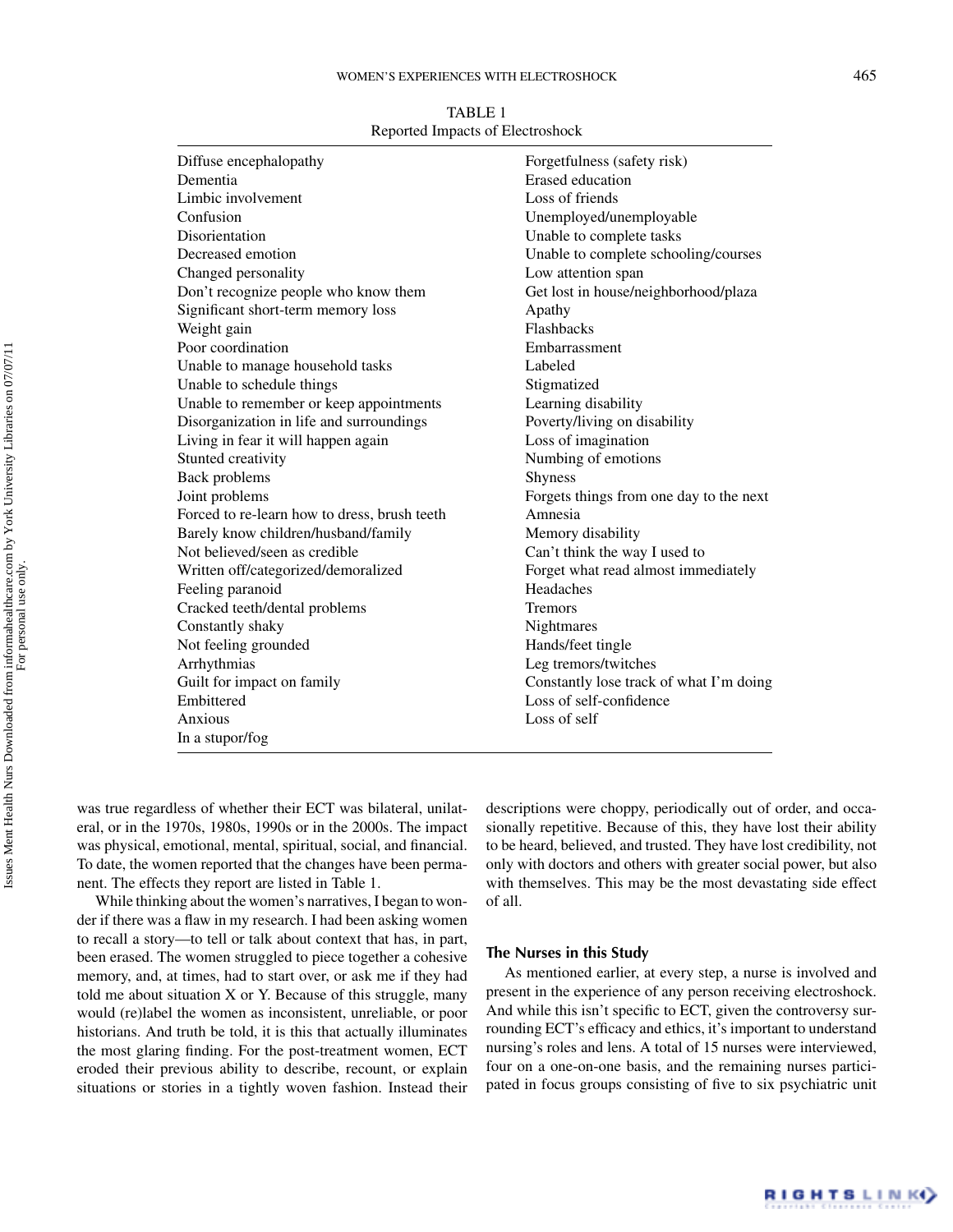nurses. One nurse interviewed was a perioperative nurse, admitting and overseeing the care of persons receiving ECT, two were outpatient ECT clinic nurses, and one was a general psychiatric unit nurse. All were practicing in Canada. I invited the nurses to explain and articulate their role in the delivery of ECT, to discuss their experiences with that role(s), reflect upon and discuss women's experiences with ECT, and discuss their views regarding ECT as a treatment modality. All nurses were given a letter of information regarding the study, and all signed an informed consent letter. Names, when used, have been changed to ensure anonymity.

#### **Roles of the Nurses in this Study**

A big part of a nurse's role when it comes to ECT is education: Education of the general public, the patient, her family, her GP, students—pretty much everybody not directly involved with it on a daily basis. (Nurse Sidney)

In general, the nurses concerned themselves with the physical monitoring of women receiving electroshock, be that just before, during, or upon returning to the ward, "completing the checklists as we would any surgical patient." Comfort measures were mentioned as well as ensuring patients understood "what they were here for," or "what had just happened to them."

Participating in the administration of ECT to women for me meant more hand-holding, more client tears. I always found myself double-checking the consent forms and eliciting verbal acknowledgement from the client about what was about to happen to them. (Nurse Paula)

The nurses described multiple scenarios, each involving nursing's presence, including "we accompanied the patient," or "we received them from the OR." As well, all of the nurses in the two focus groups commented on their role in supporting "the plan of care," and if that included ECT, then their role was to "support the psychiatrist's decision" and make sure the patient was "up and ready" on treatment morning. They agreed that there were many times that patients didn't want to go to ECT, but explained this as a "part of the patient's depression."

Upon invitation to expand, the nurses began to discuss their role in advocacy, consent, and quality of life. Nurse Sonia indicated that a nurse's role was to "comfort the patient with medication for their headache and supporting their anxieties and fears." Some of the nurses commented on their need to advocate for the dignified treatment of "their" patients. Other nurses focused on their role in education, and for some, participating in the informed consent process. Nurse Sidney stated that their "health teaching" was done so that the patient could decide if ECT was for them, stating "we don't try to push it on them," and that after the health-teaching, patients could either consent or refuse. Nurse Eva also stressed that her role was as an educator, focusing on GPs/physicians not associated with the ECT program.

I have had a huge struggle in this community. When I was first doing my job to educate the GPs here, even though there's a huge psychiatric institute in our own backyard. (Nurse Eva)

## **Nurses' Reflections on Women Receiving ECT**

There was no difference between the service for men or women that I was aware of, but mostly women, in my experience, were offered ECT. (Nurse Sonia)

When I asked about women's experience of ECT, most of the nurses interviewed couldn't decipher or discuss any specifics. Nurse Paula noticed her female patients said thank you more often and remembered there being "many women." She remembers her women patients "seeming more vulnerable than male patients" and that she spent more time reassuring them that all of her pre- and post-assessments were routine and not because there was anything individually wrong with the patient or her situation.

I remember a few clients stating that "they would try anything," and that "the doctor thinks this is best." I just remember the women always seeming so very vulnerable. (Nurse Paula)

Nurse Sonia explained that she couldn't contrast her experiences between women and men, their experiences, or the care provided. She, like others, noticed that mostly women were given ECT. Nurse Eva reflected on her experience, noting that women who are depressed "have huge anger issues," and that they often come to ECT "out of desperation. Very desperate. It's a very very sad thing. We're their ray of hope so it's very challenging." She also discussed peri-menopause, postpartum, and many issues of transition for young women. She stated "some of mental illness is driven by situations as far as I'm concerned, or biological/hormonal changes. Many of the women are usually carrying a lot of baggage." One of the nurses commented on the prevalence of elder women, stating their depression often has to do with multiple losses.

## **Nurses' Knowledge of ECT**

Findings in this area ranged from nurses with just cursory knowledge to knurses who had specific knowledge and could quote medical studies. For the ward nurses, their knowledge was "that it works. We've seen it. They come on depressed and unable to care for themselves, and leave up, dressed, and sometimes thanking us for giving their life back." Most stated that ECT was for patients with severe depression for whom medications don't work. Nurse Sonia stated "I understand ECT as a last-resort measure. The concept behind ECT, only a theory, is that the electrical stimulation from the introduction of electrical current to the brain changes the brain chemistry and sort of gets the brain from spinning its wheels to get out of the rut of depression, or whatever the treatment is being administered for." While the ward nurses were not familiar with any literature regarding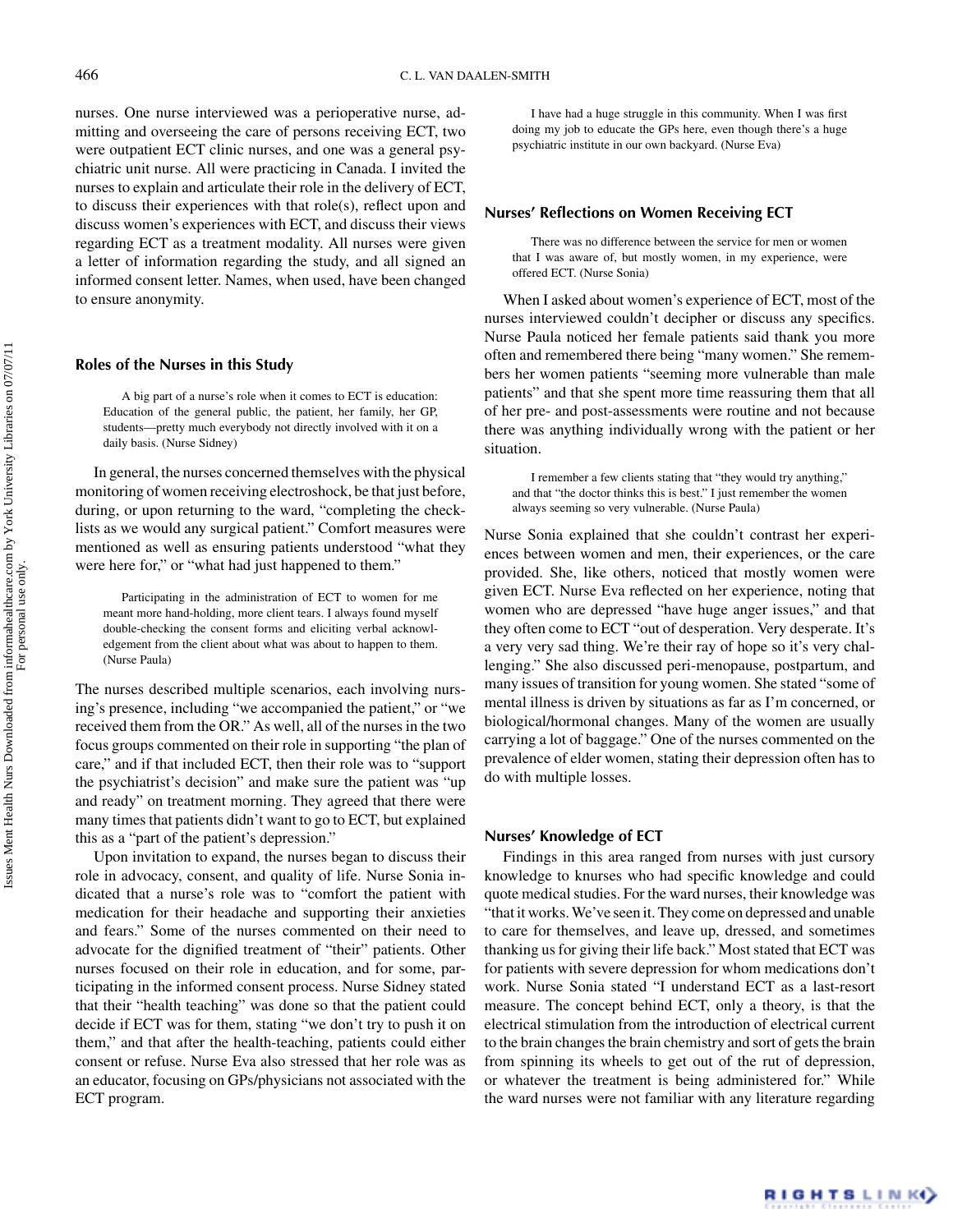ECT, the ECT clinic nurses were. One of them produced a box of articles she'd collected from leading psychiatrists all over the world. She told me there weren't any nursing articles in that box, nor articles from ex-patients "that she was aware of." Only two of the nurses interviewed were aware of the case being made regarding ECT's potential devastating side effects or the presence of a growing global movement aimed to end electroshock.

## **Nurses' Experiences and Views Regarding Electroshock**

I think for me, the jury is still out regarding the use, value, and impact of ECT as a treatment. (Nurse Sonia)

Some of the nurses interviewed shared reservations they've had regarding the efficacy or the ethics of the ECT experience. Issues around informed consent, unintended coercion, and un-proven theories regarding the neuro-mechanisms of electroshock underpinned much of the discussion in one-to-one interviews or in subsequent e-mail correspondence initiated by the nurses themselves. This did not occur in the two focus groups. Some nurses discussed how many of their colleagues didn't want ECT duties on a given shift, and that switching shifts frequently occurred with others who "didn't mind." There was discussion, particularly in the focus groups, regarding the strong views of some nurses regarding ECT, and some of the nurses expressed frustration with peers who "were against it." Despite seeing patients become "more animated and interactive," some of the nurses expressed lingering doubts about ECT and wondered if there was another way. When asked if ECT was risky, one nurse in a focus group answered, "These days, crash carts are always available with a defibrillator and oxygen ready." In one-to-one interviews, discussion occurred regarding humiliation and shame.

What I do believe I understand is the humiliation of having to have the treatment. I really wonder why people consent to such a severe procedure. But then again, I believe consent is made in a place of shame. Even after they are given all (?) the information, it's still a place of shame—shame and desperation. (Nurse Sonia)

I'm aware of controversies surrounding ECT such as irreparable memory loss, long-term value and, still, questions about how it really works. I was always concerned about the consent issues. Although the clients had written consents on their charts (by themselves or a substitute decision-maker), I always wondered about unintended coercion. Clients in such a disadvantaged position, i.e., "You won't be able to go home unless you get better." I always wondered, is that really full consent? (Nurse Paula)

When discussions ensued regarding consent and patient dignity, advocacy was mentioned. But some of the nurses, like Nurse Gail, wondered what, if anything, nurses could really do if they did had concerns.

## **Nurses' Perceptions of Patients' Changed Lives**

I see results. We've picked them up. They're broken, and we can fix them. We can put them back in the community—back into their lives and they can continue. We give them their life back. (Nurse Eva)

All the nurses interviewed stated seeing improvements in mood and ability to perform Activities of Daily Living shortly after electroshock. The ECT clinic nurses stated and described scenarios where they felt "they had changed lives," and "gave people their lives back." It was evident that these nurses were deeply impassioned about the work they were doing, and took pride and comfort in their ongoing training to ensure the procedure was safe and given to only the right people in the right situations. I was truly humbled to spend time with them, to listen to their stories and to hear how important the quality of life was for their patients. They were sure that the work they were doing was beneficent, and for the most part believed strongly in ECT's efficacy and ethics.

I don't find it stressful at all going to work. When I go to work I don't have these deep-seated feelings that I'm doing anyone any harm. I know there is the possibility of the short-term memory loss and the muscle pain and the other stuff. I feel it's a safe treatment. (Nurse Sidney)

We are going to make them better. They're going to improve. Their quality of life, these gals, is going to improve hugely. It's not the be all and end all. It's not a cure. Meds are going to have to be put into place afterwards. Interventions are going to have to be put into place, like psychotherapy, because once they get better they often want to deal with all that they have been carrying. It's been sucking them dry. (Nurse Eva)

None of the 15 nurses interviewed had any knowledge regarding the status of any individuals after discharge, unless they were re-hospitalized or returned for "maintenance" ECT.

#### **DISCUSSION**

Three themes emerged from the results of this study: vulnerability of the women recipients of electroshock, a sentiment of "That's not what I needed," and a disconnect between the women participants' experiences and nursing's general viewpoint and lens regarding electroshock.

# **A Spectrum of Vulnerability: Desperation, Shame, Powerlessness, Misinformation, Fear**

Vulnerability is, for some, a human trait and, for others, a state of being created by persons in positions of power. It is derived from the Latin words "vulnus" meaning "wound" and "vulnerare," meaning "to wound." Daniel (1998) argues that vulnerability is inherent and sees it as an opportunity to engage in what she calls authentic nursing. Watson (1988) tells us, "We learn from one another how to be human by identifying ourselves with others or finding their dilemmas in ourselves" (p. 59).

For personal use only.

What can you do about it as a staff nurse, when all the paperwork lines up and clients verbally agree? (Nurse Gail)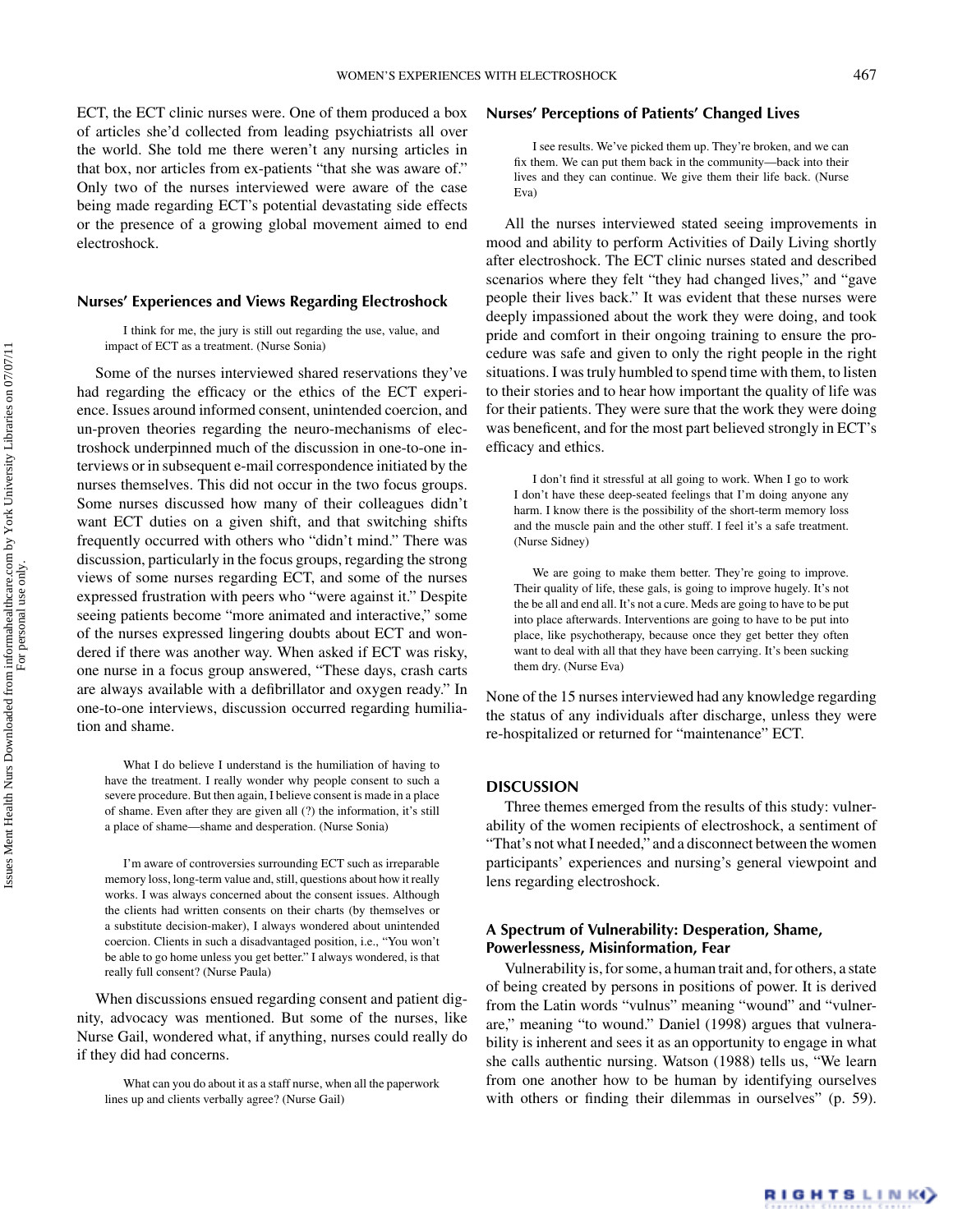Vulnerability is also about susceptibility, about inequity in agency and, by default, about denied or dismissed voice. The women who experienced electroshock were vulnerable in numerous ways. The inherent power imbalance between patient and provider has a long history of scholarly commentary (as does the relationship between nursing and medicine). The same can be said about the vulnerability of patients labeled psychiatric (Reaume, 2006). As Burstow (2006a, b) astutely points out, the fact that approximately seventy percent of people who are prescribed and receive electroshock, with over half of all people administered ECT being over sixty years of age, and given the disproportionate damage being done to the brains of women and the elderly. In fact, Sackeims et al.'s study (2007) confirms that women and the elderly are more damaged by shock. And so, vulnerability becomes all the more urgent. But does the uncertainty stemming from the presence of unproven theories to explain how electroshock works place women's brains and lives at risk (Challiner & Griffiths, 2000)? Is the practice of "maintenance ECT" perhaps a symptom of its inadequacy or failure as a beneficent treatment?

For the women whose stories provide the backdrop to this discussion, their journey involved an acceptance of their own pathology and this, in turn, they say, contributed to their belief that a "last resort treatment" was needed. Desperation was key for the women and all put their faith and trust (sometimes blindly) in their doctors, hoping that they'd be helped. Smith et al. (2009) also discovered this finding in her team's research. The finding that all of the women interviewed were told "for them, medications just don't work" is salient. The underlying presumed truth is that it is "them" that is different, atypical, and so it is "them" that is creating the need for the last resort procedure. There wasn't any investigation into the psychiatric medications themselves, of their potency or of their possible role in contributing to the diagnosis of ECT-warranting mental illness.

Background vulnerabilities, such as contributing factors to their depression were not attended to by any of the health care providers, according to the women's reports. None of the women discussed any interest or attention on the part of their health care providers as to why the woman was depressed. Their depression was viewed as a syndrome, and one that needed to be chemically or electrically ameliorated, leaving the possible source of their sadness or insomnia unattended, and those vulnerabilities unchecked. The women felt vulnerable before, in the midst of and after seeking and/or receiving ECT. This coincides with a recent study out of Vancouver. Alison Orr (2005), a social worker in Vancouver, Canada interviewed older women who had received electroshock. Her key finding, underpinning all of the women's stories, was a loss of all forms of power as a direct outcome of having had shock. Orr called for a complete revisit of the process of informed consent and invited further study into the lived experience of electroshock recipients, particularly women, citing their particular vulnerability both to and during this treatment.

Also contributing to the women's vulnerability was fear. The women described having a fear of their illness; the procedure; their new life; the mental health system; of not getting out; of losing privileges; of upsetting family members or the medical team; of speaking up; of getting worse; and a fear of what others would think of them. These fears further contributed to and reinforced these women's vulnerable state. But the most critical component related to vulnerability that demands our attention stems from the women's lived experience of the process of consent. None of the women interviewed were aware of any of the side effects listed in Table 1, and the women in mid-therapy were told only of short-term cognitive impacts that would subside. Two of the women admitted to "ignorance" about ECT, yet were scheduled to receive the treatment the next day. They hoped it would help and they trusted the team to help them. All of the women described being prescribed powerful psychiatric drugs and it was these drugs, in fact, that most of the women believed had rendered them incapacitated. To be found incapable has serious implications, and to dispense medications that contribute to it is of the utmost importance to nursing. Misinformation creates further vulnerability and erodes the informed consent process. Further, that some of the women refused ECT but were overruled exemplifies further flaws in the consent process associated with electroshock. Smith et al. (2009) found that the participants interviewed in her study felt that they were given incomplete information regarding ECT. She argues for revisions in the informed consent process for both patients and family members, demanding that they receive all the information about the associated risks.

The fact that the majority of the women interviewed for this study did not freely consent is alarming. Often, their health care team pursued and relied upon third-party consent by husbands, children, or parents. Many a bewildered husband or family member were convinced of the "last-chanceness" of their loved one's situation that would necessitate ECT, leaving some, like Lee's husband and Linda's daughter with devastating guilt. Any consent process rooted in disorientation, dismissal of voiced concerns, misinformation, or desperation requires rigorous review. Additionally, if an encounter with the psychiatric process exacerbates a patient's guilt, internalized pathologization, or vulnerability, this also demands evaluation and reflection.

#### **That's Not What I Needed: The Women's Perspective**

The last time I looked, I was 40. Now I'm 65, and the past 25 years are missing. (Lee)

I was an abused girl who just needed to be heard. To be believed. To be validated. I just needed a good meal, love, caring friends, somewhere to go where they knew my name, like a supportive dropin and someone to wrap their arms around me and listen. But all those drugs and then lectroshock? That's not what I needed. (Celeste)

The women interviewed for this study had hope, faith, and trust in the promise of being helped. Their lives were figuratively and literally placed in our collective hands. But upon inquiry,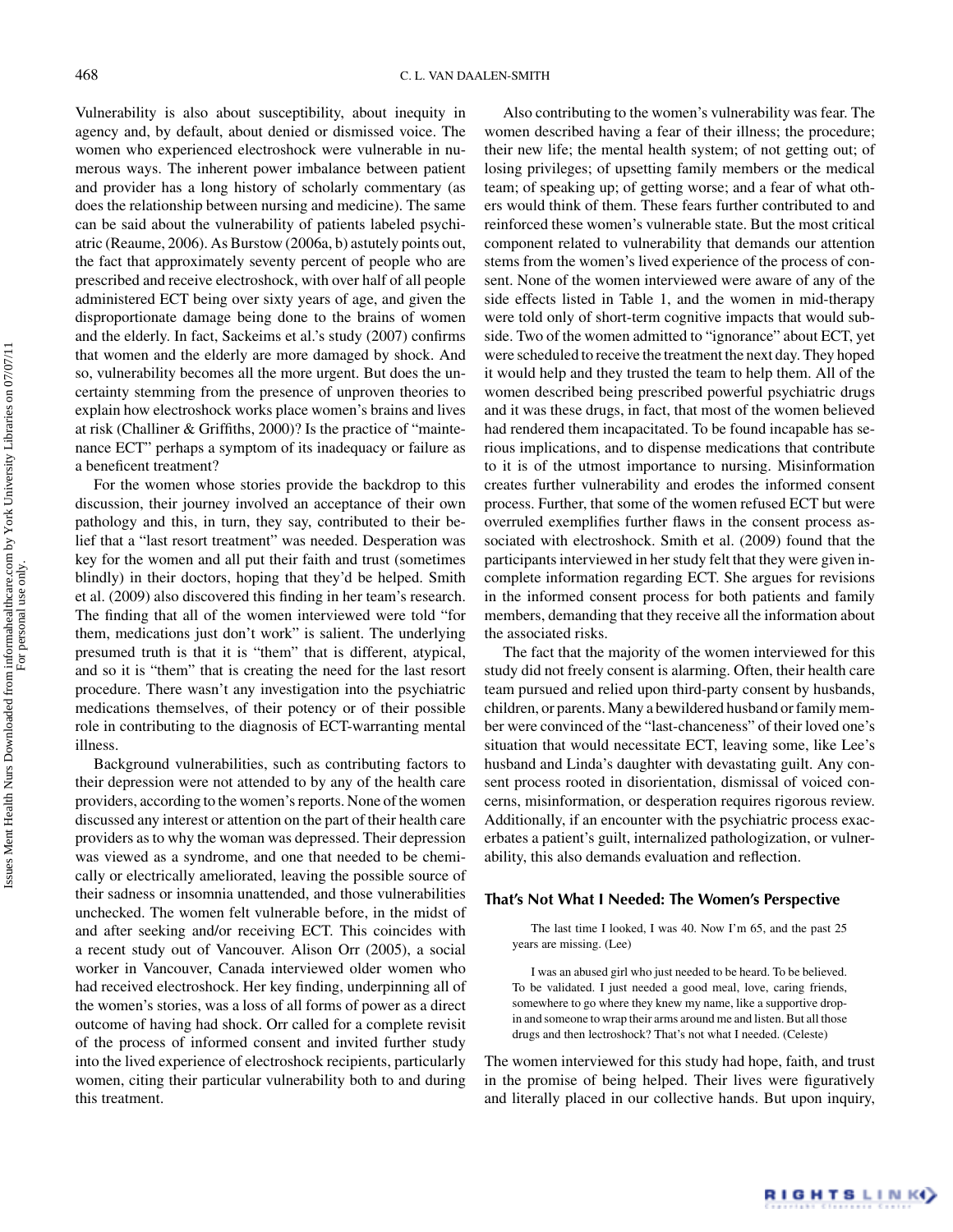for the women who were post-ECT, their conclusion was that electroshock was not what they needed. Fear, humiliation, and trauma were a part of their experience. Linda wept while describing the procedure as, "an assault on [my] mind, body, spirit." Lee wished for merciful oblivion to have at least a temporary reprieve from what was happening to her on the psychiatric ward, with ECT three times a week and the medications she was constantly required to take. Smith et al. (2009) also reported that her participants felt ECT was not what they needed: "Disheartened feelings emerged when people felt their lives were made worse or ruined by ECT. Many of the participants felt that their quality of life was significantly reduced" (Smith et al., 2009, p. 558).

The women described their experience as fraught with powerlessness and one where they had no control. Their experience resulted in loss and damage with the underlying issues (if there were any) being ignored. Linda asked for help to deal with multiple stressors; Lee came for help with chronic insomnia; Fran had a sore throat and a fever; Celeste was an abuse survivor struggling to create a new life away from a hurtful past. The women explained that being given more and more medications and being hospitalized resulted in physical, spiritual, and emotional upheaval. They now had great difficulty navigating the world. Smith et al.'s (2009) participants also experienced upheaval. Smith explained how her participants named "loss of an ability to independently attend to their activities of daily living (ADLs)" and despite being told they'd experience 'some' short-term memory loss, "they actually experienced significant memory loss and a decrease in executive functioning" (p. 558).

When describing their experience with electroshock and the process leading up to it, all post ECT women recounted situations of not being heard or believed, of being judged and labeled, and of having their concerns dismissed. Three of the women had their charts from when they were hospitalized and described numerous entries supporting these statements. And in reviewing their charts, Cathy, Fran, and Lee experienced further trauma and re-victimization from reading how they were viewed. Burstow's (1994) video interviewing shock survivors supports and reinforces these findings.

Damage to the brain, impairment of memory and other cognitive functions, and the dismal effects on the women's lives is a common theme in women survivors' testimony. Many women spoke at length about their difficulty navigating the world because of electroshockinduced damage. Women testified that the damage was extensive, that much of it was permanent, and that it had wreaked enormous havoc in their lives. Problems typically listed by women include: not being able to remember family, friends, or conversations; no longer being able to hold down meaningful jobs and a sense of diminishment. (Burstow, 1994)

You become a permanently diminished human being. (Cathy)

Perhaps most concerning of all, more concerning than even the list of effects outlined in Table 1, was the loss of a life once known. Smith et al.'s (2009) research highlighted the impact of the loss of cherished memories including "not remembering their children growing up, their educational history, family member's deaths, or special trips" (p. 558). Lee continues to have to compensate and Linda still grieves the person that got away. Fran lost a career and Celeste lost any dream of living a disability-free life above the poverty line. Be it cognition, memory, or credibility, ECT resulted in losses so significant that five of the women believe it is not only non-beneficent, but also maleficent.

What is the sense of ruining my memory, which is my capital, and putting me out of business? It was a brilliant cure but we lost the patient. —Ernest Hemingway (Hotchner, 1966)

# **A Disconnect between Nurses and The Patients in this Study**

It was a traumatizing experience for me that still haunts me to this day. (Fran)

We give people their lives back. (Nurse Eva)

Nursing prides itself for being client-driven and for having our collective ear to the ground regarding how our patients are doing and what they need. Indeed the nurses interviewed for the purpose of this study were deeply concerned for the wellbeing and quality of life of their patients. Interestingly, some similarities exist between the two groups.

It could be argued that nurses themselves appear to experience the same power imbalance their patients perceive: nurses, too, must rely on incomplete information regarding ECT, they are expected to defer to the judgment of others, and there is the same lived experience of powerlessness when they feel ECT is not needed. Yet, this imbalance has different consequences for the nurses and their patients. However, even a cursory glance at the women's reflections and the nurse's impressions about ECT will expose a substantive disconnect.

One area of disconnection is the apparent lack of knowledge held by the nurses interviewed about the presence and basis of psych-survivor testimony regarding electroshock. The same holds true for what can be found in published nursing literature. My evaluation of the literature from the past several decades uncovered a dearth of information regarding the lived experience of ECT, or of critiques of it as a treatment modality (van Daalen-Smith & Gallagher, 2011). As well, there is a clear disconnect between the impact of electroshock as understood by nursing, and the impacts reported by the post-ECT women in this study. Nurses continue to state that ECT causes short-term memory loss that self-resolves, yet this study and many others demonstrate that this is simply not the case. What became evident is that often the assessment of how ECT patients are doing is based, in general, on how they are at discharge. That they are more animated, verbal, and functional is deeply meaningful to nursing. But those same nurses explained that they had no idea how patients who had received electroshock were post-discharge unless the patients returned for subsequent care or treatment.

For personal use only.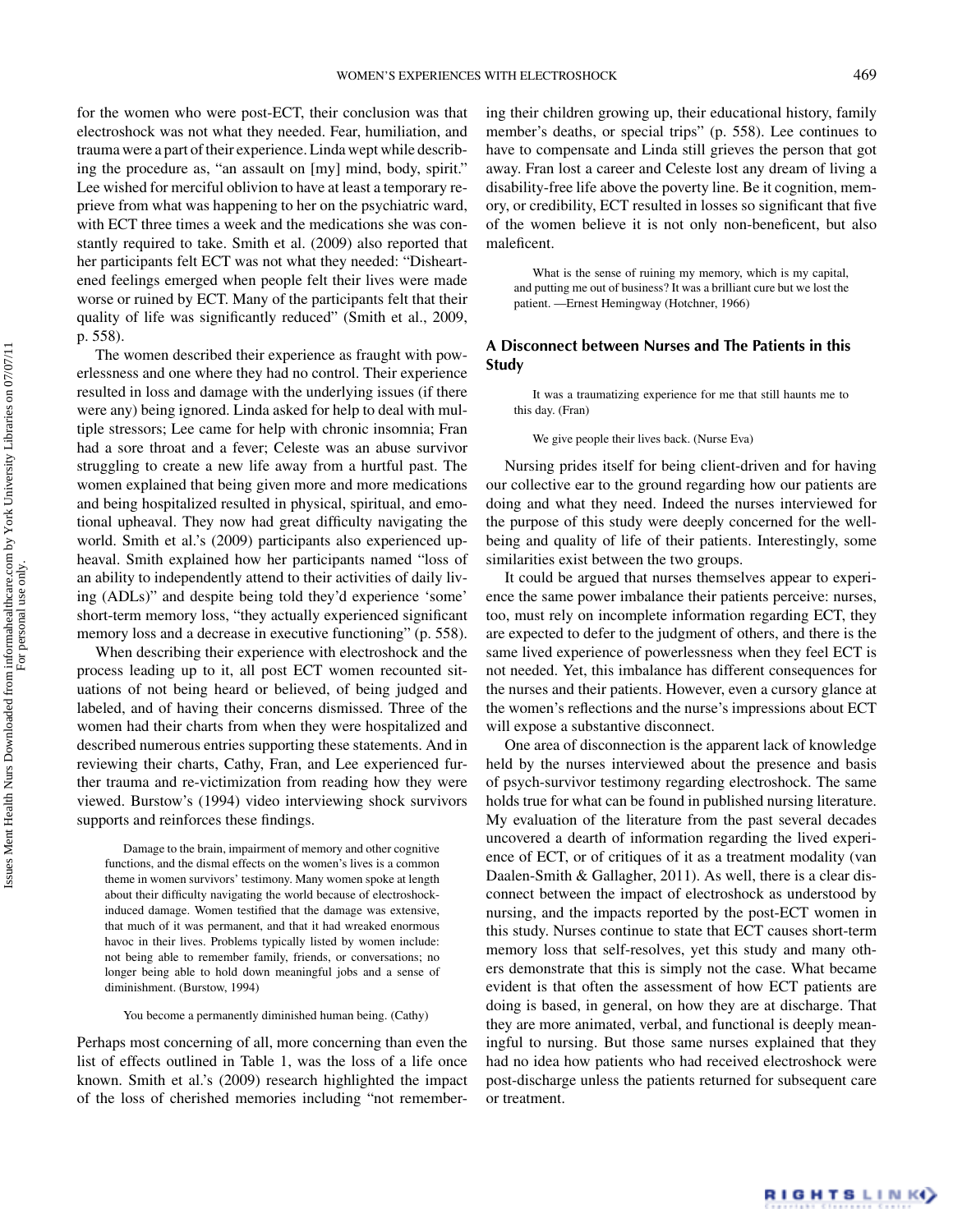Other areas of disconnect deserve comment. While much of the nursing literature states that patients are offered ECT, many of the women feel it was pushed or forced on them. They were asked to understand it as a last resort—a last ditch effort to correct their illness. Where some of the nurses viewed women's depression as about cumulative loss, they didn't verbalize an appreciation that ECT resulted in additional, and sometimes devastating, losses. While the nurses understood electroshock as providing a fresh start, a renewed life, and a return in health and quality of life for patients, the women in this study understand and live electroshock as wholly associated with loss. For the nurses, ECT is understood to result in a net gain, but for the women, the result was absolute loss.

Perhaps the most compelling disconnect is the observation made by some of the women regarding some nurses' "cold stares, blank faces, and detachment" on the way to, from, or during the ECT procedure. Gass (2008) and his team in Aberdeen, Scotland studied the work of mental health nurses involved in ECT. Included in the methodology was non-participant observation. He described nurses as either present or detached, and when detached, focusing solely on the treatment process. He suggests "being detached may be seen as a means to prevent one from confronting not only the patient's but also his own experience in the ECT drama" (p. 199). Gass wonders if it is the anxieties associated with witnessing patient turmoil that creates the disconnect. He also wonders whether this disconnect might be associated with role conflict experienced by nurses who want to be engaged and present, yet realize their expected role in persuading or forcing a patient in order to get the job done is antithetical to their wishes? (Gass, 2008, p. 201). Could this be the reason for nursing's "far away eyes" aptly observed and named by Lee?

## **IMPLICATIONS FOR NURSING**

Compassion is not a relationship between the healer and the wounded. It's a relationship between equals. Only when we know our own darkness well, can we be present with the darkness of others. Compassion becomes real when we recognize our shared humanity. —Pema Chödrön (2005, p. 36)

It is important for nurses working in mental health to know the perceptions of women who have received electroshock. As well, inviting nurses to describe and reflect upon their experience in ECT delivery, is of equal importance. I asked the women what they wanted nurses to know and most asked me to, "Please tell them. Tell them what our lives are like. Tell them it wasn't what we needed." They wanted to make sure that nursing heard and believed their stories. While some wondered if we could do anything about their experiences, others implored us to try. The analysis of the interviews and focus groups highlighted many important concerns relating to the needs of women and the role nursing can play in meeting them. But, most assuredly, the overarching finding is that this issue is huge, at times murky,

and begs further exploration. I wish to honor its complexity and bring into the light the many tough questions that have emerged from this two-year study, and I know that the findings have implications for nursing that we may wish to consider.

According to the American Nurses Association (ANA; 2010), nurses have specific and explicit responsibilities associated with patient advocacy, arguing that persons in psychiatric units may have diminished capacity for asserting their rights. It is therefore incumbent upon the nurse to protect, speak up and collaborate to solve ethical issues (ANA, 2010) According to the Canadian Nurses Association (CAN; 2008) nurses are expected to "provide safe, compassionate, competent and ethical care, [and] to question and intervene to address unsafe, noncompassionate, unethical or incompetent practice or conditions that interfere with their ability to provide safe, compassionate, competent and ethical care to those to whom they are providing care, and they support those who do the same" (pp. 8–9). The glaring finding of the women's vulnerability and that this lived state was exacerbated by their involvement with mental health systems within which nurses work, now becomes an ethical issue for nursing. Many of the nurses interviewed commented about their patient's vulnerabilities during consent processes and/or associated with the treatment itself. What exactly is our role regarding patient vulnerability?

Nursing has rigorous responsibilities related to ensuring informed consent, yet the women told us that either they received inadequate or bad information or had their refusal of ECT overruled. Indeed, some of the women explained that whether they were viewed as supportive or oppositional to the proposed treatment plan determined whether they were viewed as competent (or not) to participate in the consent process itself. And further, that when they went along with ECT, they were told that they were doing better, and making progress. The 2010–2015 CNA's Registration Examination Core Competencies include the nurse's role in consent and refusal of treatment:

The nurse ensures that the client's informed consent has been obtained prior to providing care, and supports the informed choice of the client in making decisions about care (e.g., right to refuse, right to request care, right to choose, right to participate in research. (CNA, 2010, NCP-8/9)

Nurses are expected to be team players and to promote and support the treatment plan. A review of the literature exposed this, and this study and the Gass (2008) study reinforces this finding. In fact, Gass (2008) found that nurses played the role of ECT educator, which he demonstrates, included persuasion. He found that a nurse's role is clearly to sell ECT or fear reprimand for insubordination. What implication does that have for nursing? If there are patients in or previously in our care who are telling us that the treatment resulted in damage, it wasn't what they needed, that they received inadequate information, that they did not consent but had a family member consent on their behalf against their wishes, what are we to do?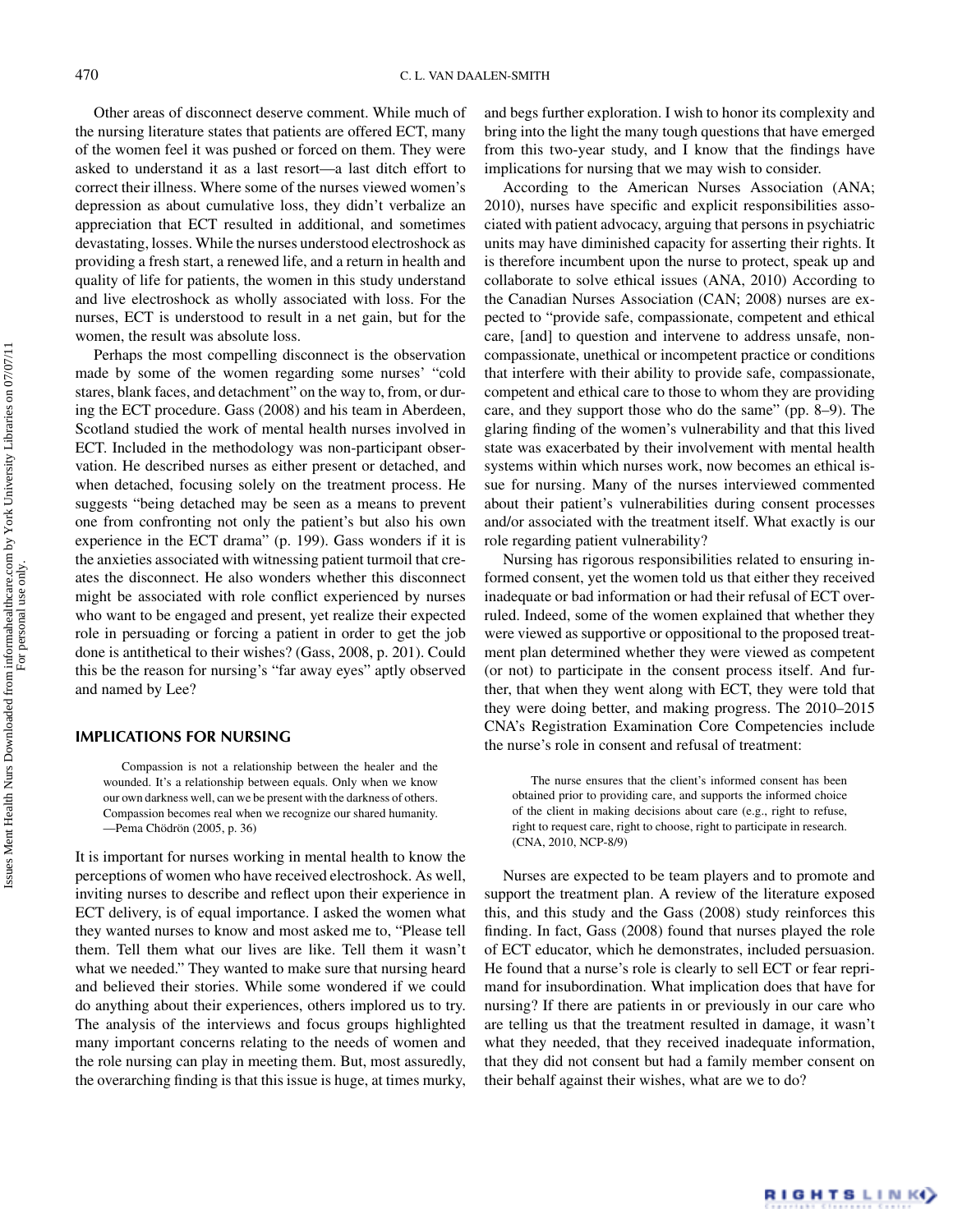Nursing's knowledge regarding ECT is not sufficiently based on first person accounts regarding its' impact or efficacy months after discharge. And nursing is not doing enough research regarding ECT, relying instead on psychiatry's research imperatives, analyses, and underlying assumptions about health, illness, and quality of life. Our literature is peppered with pro-ECT psychiatric literature and research, with little, if any first-person accounts. As well, we are basing our evaluation of its efficacy on client status at discharge when long after the "positive" or "desired" effects of ECT have worn off, patients, like many of the women in this and other reports, are left to re-build their lives.

There is a dearth of adequate follow up, as evidenced by the nurses interviewed reporting not having knowledge about how any patients were doing unless they were readmitted for maintenance ECT. Might nursing initiate and implement programs involving long-term follow up and build these findings into its own set of recommendations regarding electroshock? Is this too unrealistic and far too expensive, or is this too little, too late?

The consistent presence of powerful medications in the lived experience of all seven women also has implications for nursing, for it is our discipline that dispenses and administers their medications. All of the women told of being prescribed powerful psychiatric drugs and subsequently being told that the drugs didn't work for them and that ECT was, therefore, necessary. It was their last resort. There was no critique of the medications' side effects, efficacy, or adversity. Further, the cocktail approach (Breggin, 1997; Inquiry into Psychiatry, 2005), common in psychiatric pharmacotherapy, was never called into question nor explored. Nursing dispenses medications, and nursing is also responsible for informing patients of the clinical indications and side effects of medications and to chart having done this appropriately. Perhaps it's the drugs that are the problem in the first place? In what way might the medications being prescribed and their related side effects contribute to conclusions being drawn about the need for a last resort treatment? Perhaps when doing the five checks of medication administration (i.e., right person, right time, right drug, right route, and right dose), when it comes to the check of right drug, we pause?

Electroshock has consequences that nursing needs to be aware of. Indeed, I'm convinced more than ever that our profession wants to know the whole story. Nursing understands the false binary (pro vs. con) found in most ECT discussions is simplistic and narrow. Critical ECT discourse within the nursing community surged primarily in the 1980s but has dwindled except the most recent reflections by Smith et al. (2009) and Gass (2008). Nursing must create its own knowledge by drawing on the major tenets of our discipline. Beholden to no one but the individual, families, and communities we partner with, nursing research is truthful, ethical, and brave. It's time for the critical discourse to return. It's time to render our glances at ECT's dilemmas and controversies conscious. We have to shed a bright light on our role, because if there is a disconnect between what our patients are saying long after they leave us, and what we are seeing at discharge, that matters. If there is a disconnect between what our patients have lived and what either we've been told about the impact of ECT, or what we ourselves have been saying about impact, then our job as nurses is to somehow mend that disconnect. How can we be nurses if we're not connected to our patients? We are called forth to care for patients and to assist them to reach a place of health and wellness as they define it, and to these women—memory matters. We cannot remain unaware. We cannot rely on non-nursing research or limited and limiting definitions of what "better" looks like for psychiatric patients. We cannot remain oblivious. It's incomplete. It's inadequate. It's not nursing.

#### **Out of Oblivion: Eight Questions Nursing Now Asks**

Oblivious : (adj.) A state of unaware. Lacking conscious knowledge, awareness or mindful attention (Merriam Webster Online Dictionary, 2011).

While traveling home from those historic first-person hearings in Toronto, Canada, I realized something profound. And this realization struck even more forcefully as I listened to these 7 women and 15 nurses cautiously reveal their journey, experiences, and their recommendations regarding electroshock. We are with our patients at every step. At every stage and for every person receiving ECT, there is a nurse standing beside and bearing witness (perhaps, reluctantly). And now, by virtue of journeying through the raw narratives here in this un-obstructed account, you, dear colleague, now also bear witness. Perhaps it's not the first time, but maybe, just maybe, the critical questions I close with regarding this controversy-laden treatment will compel us to re-institute the critical discourse surrounding electroshock in nursing. Our patients deserve it. The women and the nurses in this study deserve it. And so do we.

- 1. Why has mental health care settled for a treatment that has never been proven?
- 2. In the psychiatric system, what is believed about patients that the input of family members is sought and relied upon more than that of the person living the life him- or herself?
- 3. Why are so many women (vs. men) selected for ECT?
- 4. Should persuasion be part of a nurse's repertoire?
- 5. Regarding "maintenance ECT," what is it that is being maintained?
- 6. What is it that makes us look away, have blank faces, disengage, during the ECT process?
- 7. What obstacles does nursing need to overcome in order to fully enact our role as advocates?
- 8. If nursing can't hear these narratives and critiques, who can?

*Declaration of interest:* The author reports no conflicts of interest. The author alone is responsible for the content and writing of the paper.